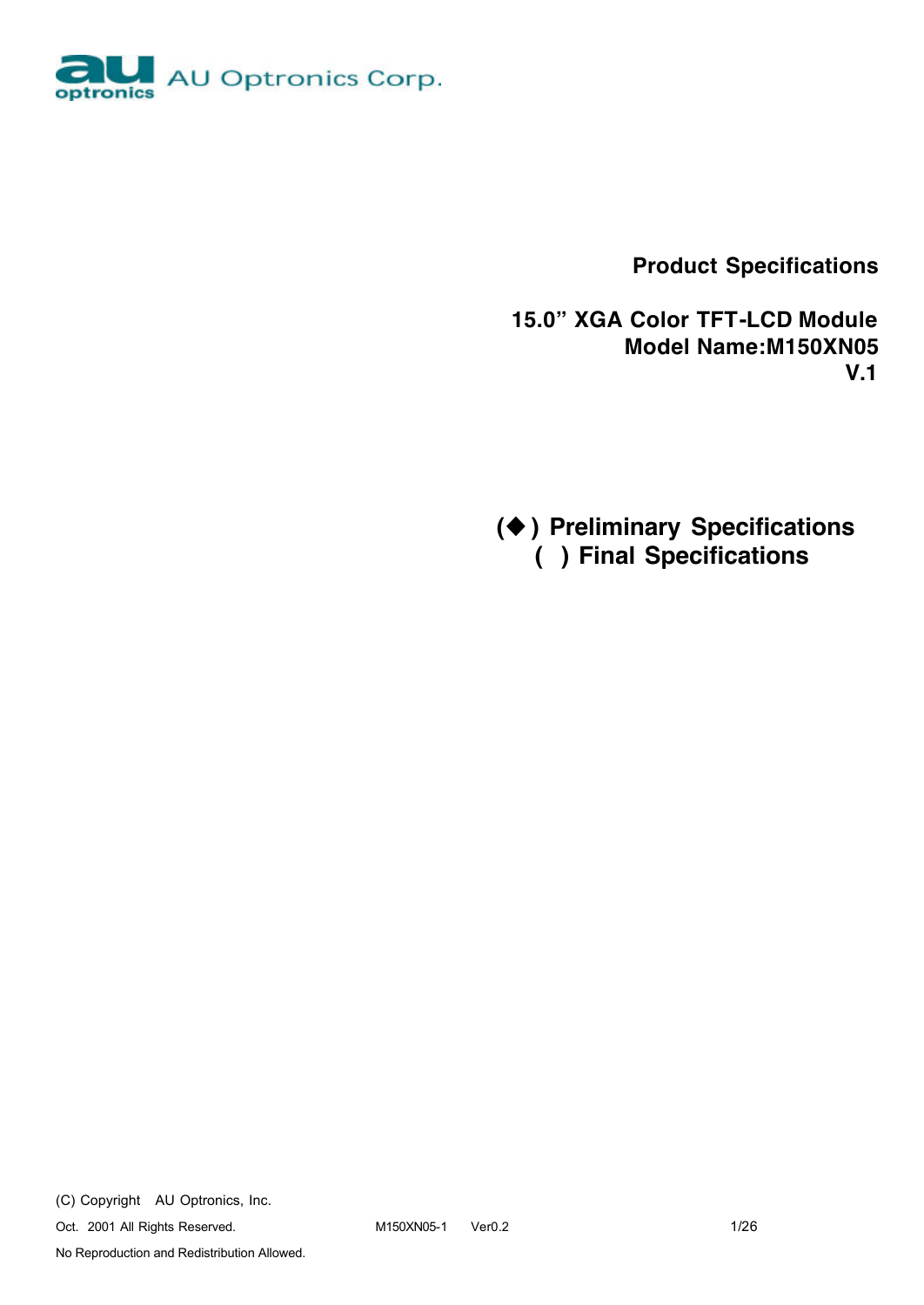## **i Contents**

### **1.0 Handling Precautions**

#### **2.0 General Description**

2.1 Display Characteristics

2.2 Functional Block Diagram

### **3.0 Absolute Maximum Ratings**

### **4.0 Optical Characteristics**

4.1 Signal for Lamp connector

4.2 Parameter guideline for CCFL Inverter

#### **5.0 Signal Interface**

- 5.1 Module Interface Connectors
- 5.2 Module Connector Pin Configuration

5.3 Backlight Connectors

5.4 Backlight Connector Pin Configuration

5.5 Signal Electrical Characteristics

5.6 Interface Timings Characteristics

5.7 Interface Timing Definition

### **6.0 Pixel format image**

### **7.0 Power Consumption**

### **8.0 Power ON/OFF Sequence**

### **9.0 Backlight Characteristics**

9.1 Signal for Lamp connector 9.2 Parameter guide line for CCFL Inverter

### **10.0Vibration, Shock, and Drop**

10.1 Vibration & Shock 10.1.1 Vibration Test Spec 10.1.2 Shock Test Spec 10.2 Drop

### **11.0 Environment**

- 11.1 Temperature and Humidity
	- 11.1.1 Operating Conditions
	- 11.1.2 Shipping Conditions
- 11.2 Atmospheric Pressure
- 11.3 Thermal Shock

### **12.0 Reliability**

12.1 Failure criteria 12.2 Failure rate 12.2.1 Usage 12.2.2 Components de-rating 12.3 CCFL life 12.4 ON/OFF cycle

(C) Copyright AU Optronics, Inc.

Oct. 2001 All Rights Reserved. M150XN05-1 Ver0.2 2/26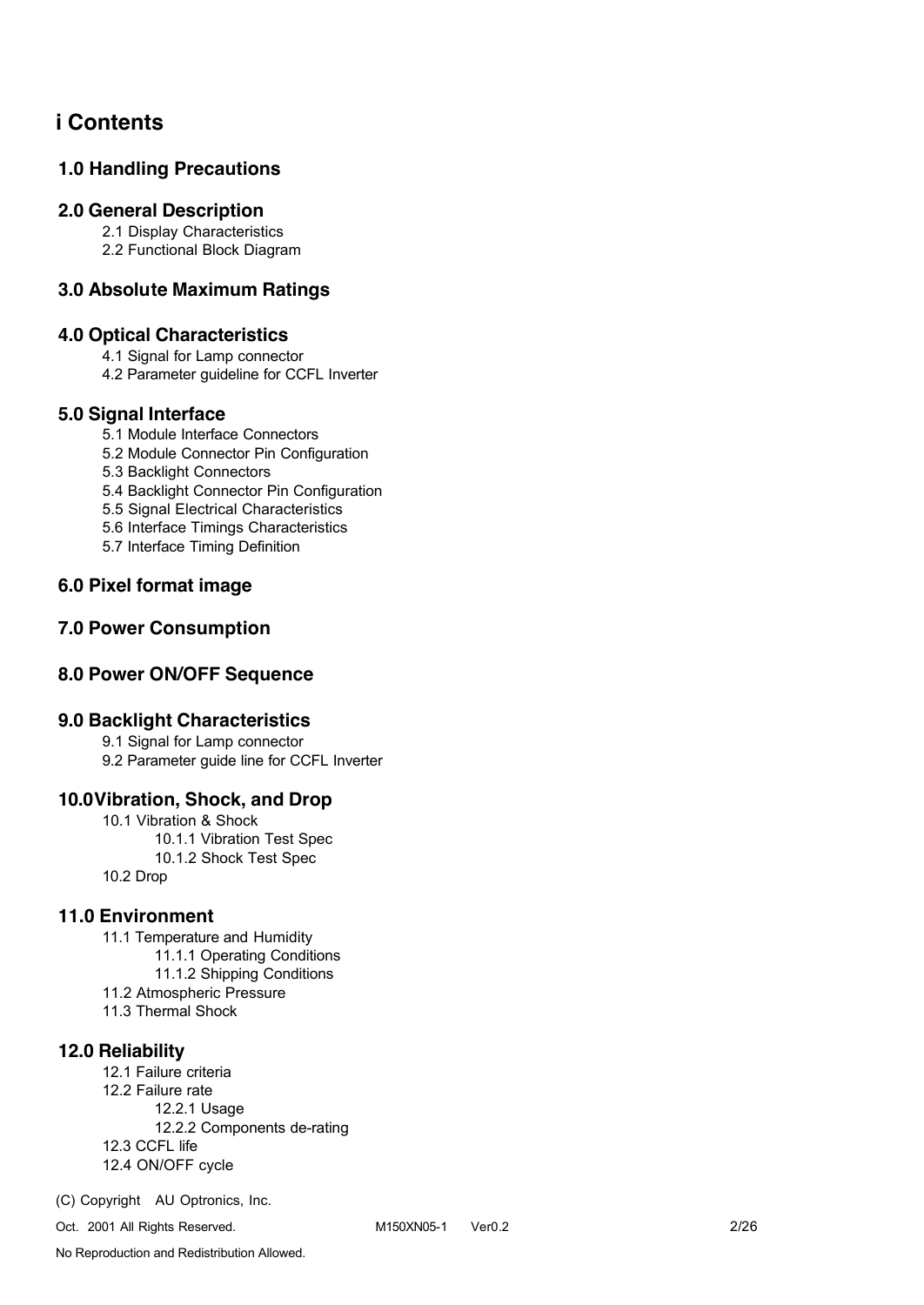### **13.0 Safety**

13.1 Sharp edge requirement 13.2 Material 13.2.1 Toxicity

- 13.2.2 Flammability
- 13.3 Capacitors
- 13.4 Hazardous voltage

### **14.0 Other requirements**

14.1 Smoke free design 14.2 National test lab requirement

#### **15.0 Label**

15.1 Label

### **16.0 Packing dimension**

### **17.0 Mechanical Characteristics**

# **ii Record of Revision**

| Version and Date | Page     | Old description                   | <b>New Description</b>      | Remark |
|------------------|----------|-----------------------------------|-----------------------------|--------|
| 0.1 2002/01/30   | All      | <b>First Edition for Customer</b> | All                         |        |
| 0.2 2002/3/25    | 5/26     | Outline dimension:                | Outline dimension:          |        |
|                  |          | 326x249x12.1                      | 326x249x12.05               |        |
| 0.2 2002/3/25    | 7/26     |                                   | Add:TCO' 99 Diagram         |        |
| 0.2 2002/3/25    | 9/26     | CCFL Current: Max 8.0mA           | CCFL Current: 9.0mA         |        |
| 0.2 2002/3/25    | 10/26    | Response Time:30msec              | Response Time: 16msec       |        |
|                  |          | White Luminance 8.0mA:240         | White Luminance 8.0mA:250   |        |
| 0.2 2002/3/25    | 11/26    | CN11:FH-12-30S-0.5SH              | CN11:FH-12-30S-0.5SH        |        |
|                  |          | Pin:9,10,19,20,29,30              | Pin:9,10,19,20,29,30        |        |
|                  |          | GND(ground)                       | NC(reserve)                 |        |
|                  |          | CN12:FH-12-45S-0.5SH              | CN12:FH-12-45S-0.5SH        |        |
|                  |          | Pin:19,20,29,30,39,40             | Pin:19,20,29,30,39,40       |        |
|                  |          | GND(ground)                       | NC(reserve)                 |        |
| 0.2 2002/3/25    | 16/26    | Power ON/OFF Sequence:            | Power ON/OFF Sequence:      |        |
|                  |          | Vin Chart: 10ms                   | Vin Chart: 1sec             |        |
|                  |          | Lamp on chart:170ms               | Lamp on chart:250ms         |        |
| 0.2 2002/3/25    | 24,25/26 | Mechanical Characteristics:       | Mechanical Characteristics: |        |
|                  |          | 2 drawings                        | 3 detail drawings           |        |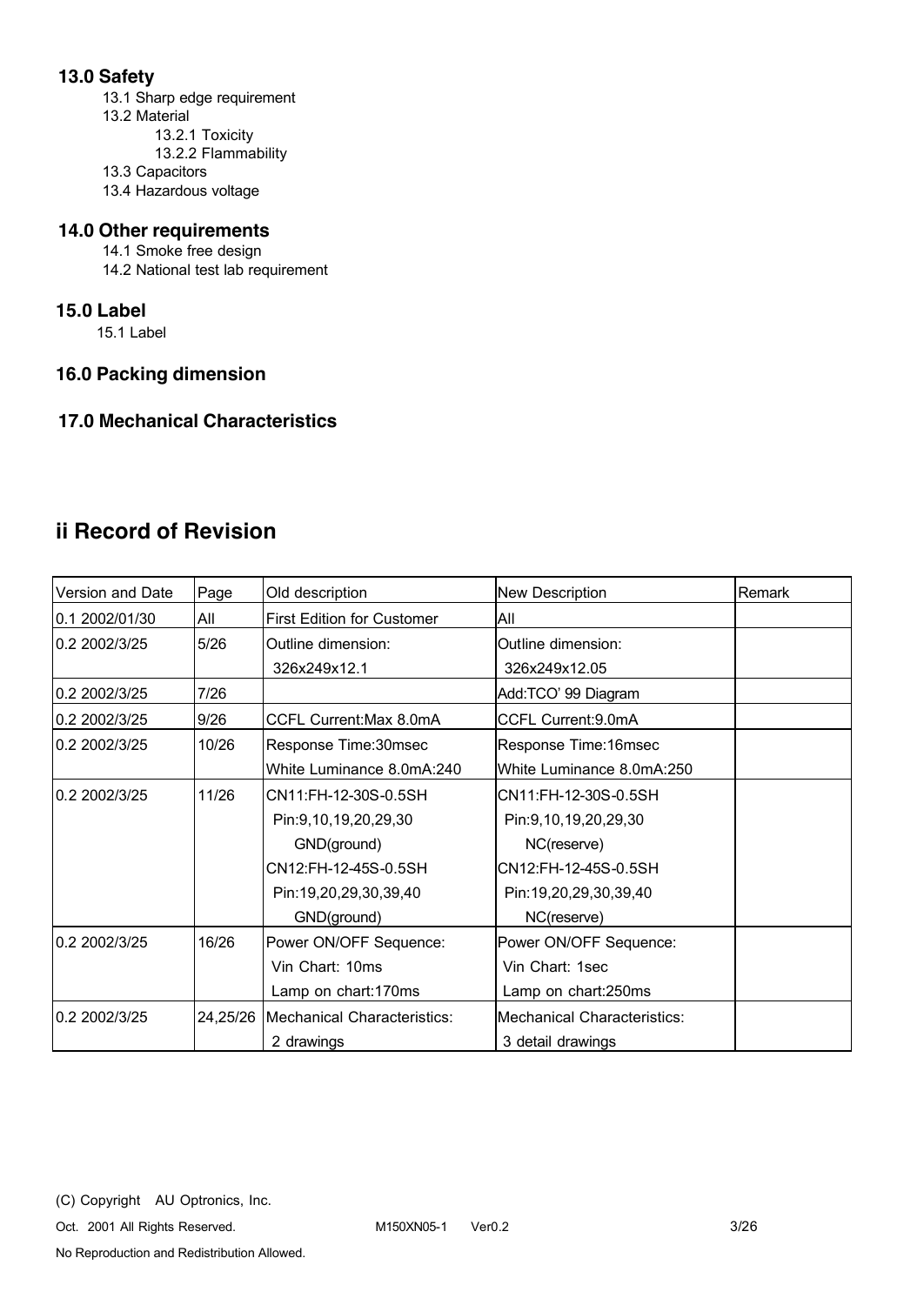## **1.0 Handling Precautions**

- 1) Since front polarizer is easily damaged, pay attention not to scratch it.
- 2) Be sure to turn off power supply when inserting or disconnecting from input connector.
- 3) Wipe off water drop immediately. Long contact with water may cause discoloration or spots.
- 4) When the panel surface is soiled, wipe it with absorbent cotton or other soft cloth.
- 5) Since the panel is made of glass, it may break or crack if dropped or bumped on hard surface.
- 6) Since CMOS LSI is used in this module, take care of static electricity and insure human earth when handling.
- 7) Do not open nor modify the Module Assembly.
- 8) Do not press the reflector sheet at the back of the module to any directions.
- 9) In case if a Module has to be put back into the packing container slot after once it was taken out from the container, do not press the center of the CCFL Reflector edge. Instead, press at the far ends of the CFL Reflector edge softly. Otherwise the TFT Module may be damaged.
- 10) At the insertion or removal of the Signal Interface Connector, be sure not to rotate nor tilt the Interface Connector of the TFT Module.
- 11) After installation of the TFT Module into an enclosure (LCD monitor housing, for example), do not twist nor bend the TFT Module even momentary. At designing the enclosure, it should be taken into consideration that no bending/twisting forces are applied to the TFT Module from outside. Otherwise the TFT Module may be damaged.
- 12) Cold cathode fluorescent lamp in LCD contains a small amount of mercury. Please follow local ordinances or regulations for disposal.
- 13) Small amount of materials having no flammability grade is used in the LCD module. The LCD module should be supplied by power complied with requirements of Limited Power Source(2.11, IEC60950 or UL1950), or be applied exemption.
- 14) The LCD module is designed so that the CFL in it is supplied by Limited Current Circuit(2.4, IEC60950 or UL1950). Do not connect the CFL in Hazardous Voltage Circuit.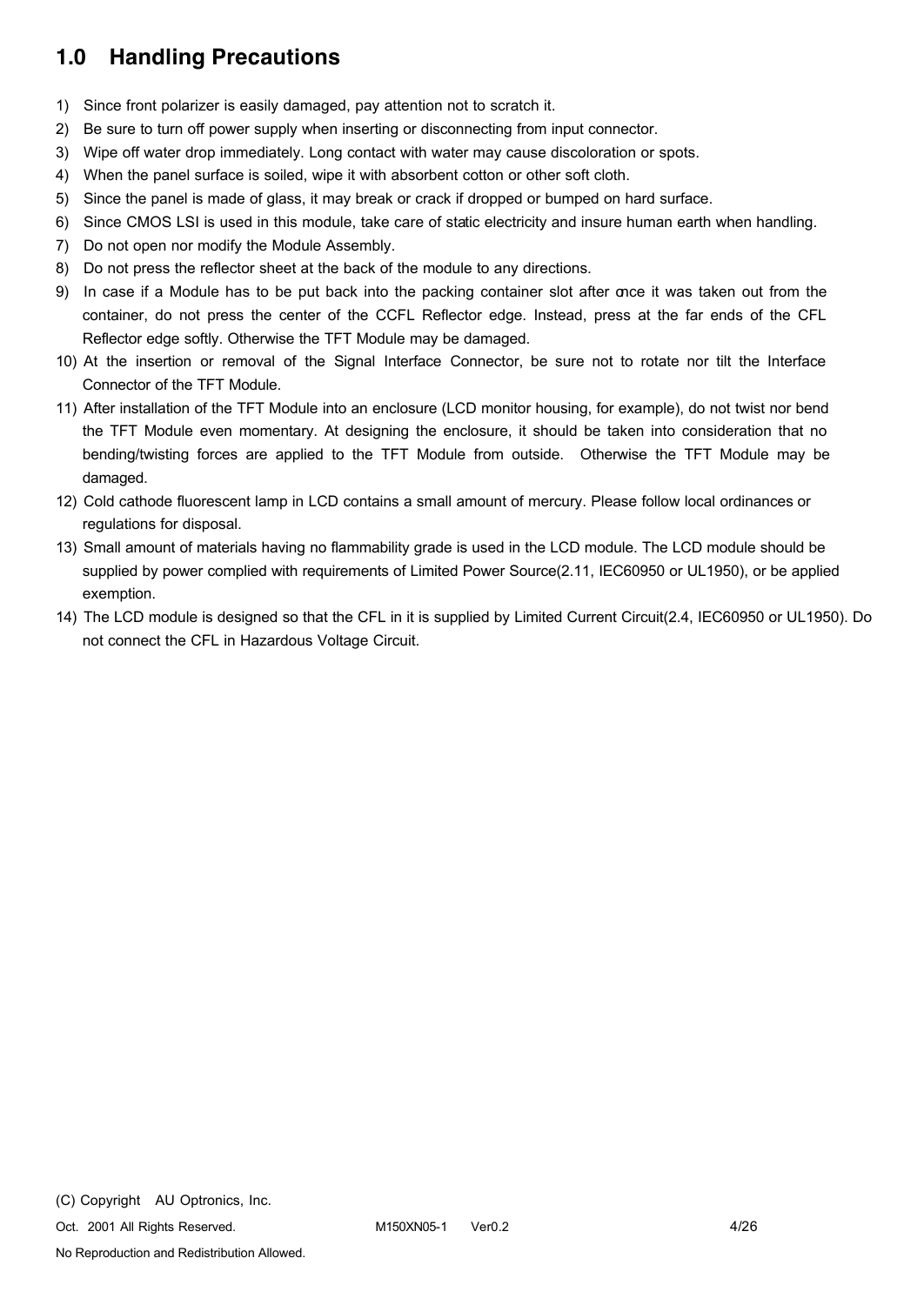# **2.0 General Description**

This specification applies to the 15.0 inch Color TFT-LCD Module M150XN05.

The display supports the XGA (1024(H) x 768(V)) screen format and 262,144 colors (RGB 6-bits data).

All input signals are 2 Channel TTL interface compatible.

This module does not contain an inverter card for backlight.

### **Features**

-XGA 1024(H) x 768(V) resolution

-2 CCFLs (Cold cathode Fluorescent Lamp)

-High contrast ratio, high aperture ratio

-Wide viewing angle

-High speed response

-Low power consumption

### **Application**

Desktop monitors

### **2.1 Display Characteristics**

The following items are characteristics summary on the table under 25 ℃ condition:

| <b>ITEMS</b>                 | Unit                    | <b>SPECIFICATIONS</b>                         |
|------------------------------|-------------------------|-----------------------------------------------|
| Screen diagonal              | [mm]                    | 381 (15")                                     |
| Outline dimension            | [mm]                    | 326 x 249.0 x 12.05 typ.                      |
| Display Area                 | [mm]                    | 304.128 (H) x 228.096(38.1cm diagonal)        |
| Resolution                   |                         | 1024(R,G,B x 3) x 768                         |
| <b>Pixel Pitch</b>           | [mm]                    | $0.297 \times 0.297$                          |
| <b>Pixel Arrangement</b>     |                         | R.G.B. Vertical Stripe                        |
| Display Mode                 |                         | TN mode, Normally White                       |
| Typical white Luminance.     | [ $cd/m2$ ]             | 250nit (typ) @8mA (note 1)                    |
| <b>Brightness uniformity</b> |                         | 80% typ. (note 2)                             |
| Luminance uniformity         |                         | 1.7 max.(Note 3)                              |
| Crosstalk (at 60Hz)          |                         | 1.2% max. (note 4)                            |
| <b>Contrast Ratio</b>        |                         | $400:1$ typ.                                  |
| <b>Support Colors</b>        |                         | 262,144 colors (6-bit for R,G,B)              |
| Chromaticity(CIE1931)        |                         | 0.313                                         |
| White-x                      |                         |                                               |
| White-y                      |                         | 0.329                                         |
| <b>Color Gamut</b>           |                         | 60% typ., of NTSC coverage                    |
| Viewing angle                |                         | 60(left),60(right),40(up),60(down)<br>$CR=10$ |
| Response Time                | [msec]                  | 16ms typ. $(Tr + Tf)$                         |
| Nominal Input Voltage VDD    | [Volt]                  | $+3.3$ V                                      |
| <b>Power Consumption</b>     | [Watt]                  | 11 (typ.) @6.5mA (All Black Pattern)          |
| (VDD line + CCFL line)       |                         |                                               |
| <b>Electrical Interface</b>  |                         | TTL 2 port                                    |
| Frame rate                   | [Hz]                    | 60Hz typ., 75Hz max.                          |
| Weight                       | [Grams]                 | 1100 typ.                                     |
| Mounting method              |                         | Side mounting                                 |
| Surface treatment            |                         | Anti-glare, hard coating (3H)                 |
| Temperature Range            |                         |                                               |
| Operating                    | [°C]                    | 0 to $+50$                                    |
| Storage (Shipping)           | $\mathsf{I}^{\circ}$ Cl | $-20$ to $+60$                                |

(C) Copyright AU Optronics, Inc.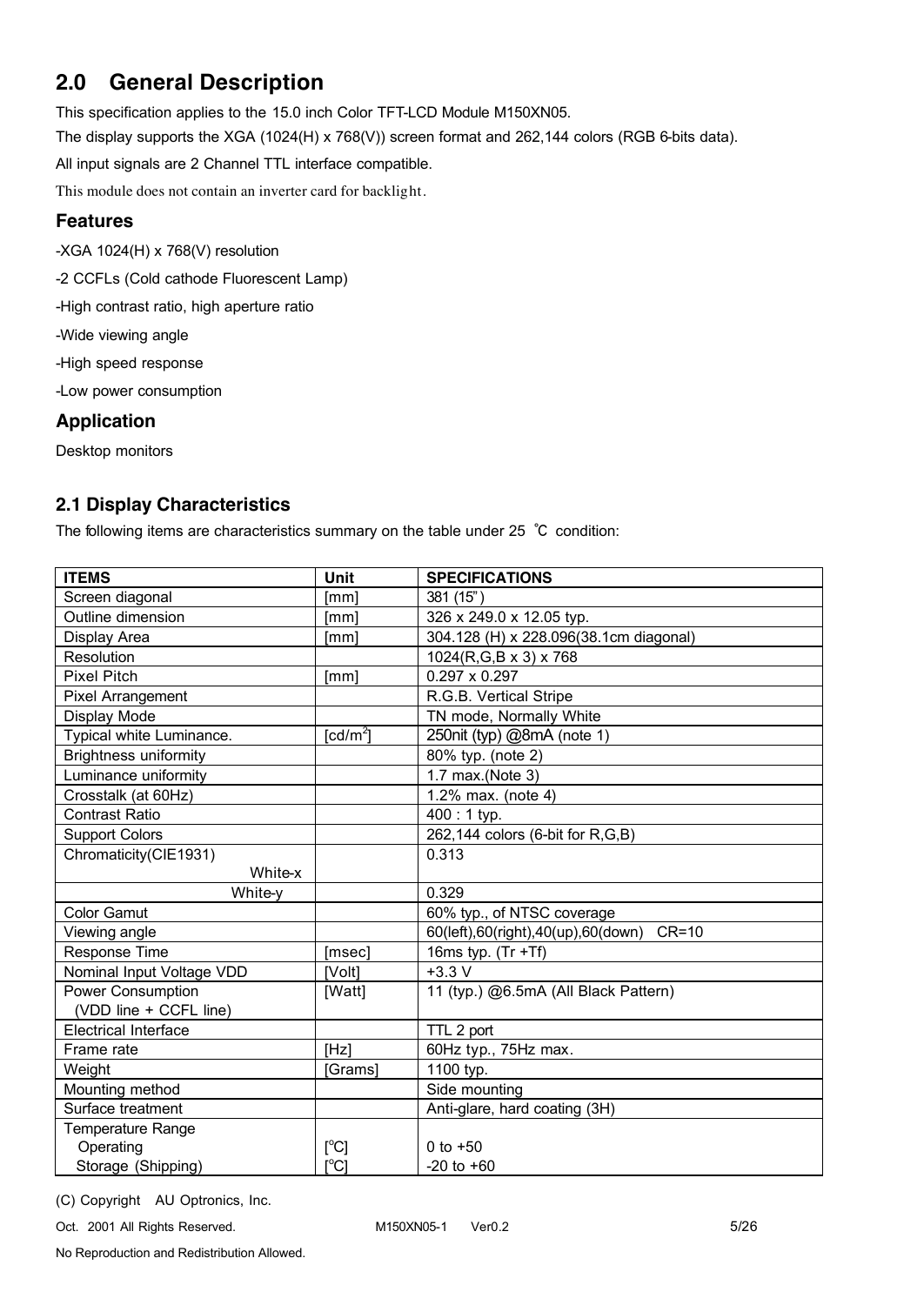

Note 1: Brightness is measured at the center point of brightness value with all pixels displaying white.



Unit: percentage of dimension of display area

- Note 2: Brightness uniformity of these 9 points is defined as below: (Min. brightness / Max. brightness) x 100%
- Note 3: TCO ' 99 Certification Requirements and test methods for environmental labeling of Display Report No. 2 defines Luminance uniformity as below: ((Lmax,+30deg. / Lmin,+30deg.) + (Lmax,-30deg. / Lmin,-30deg.)) / 2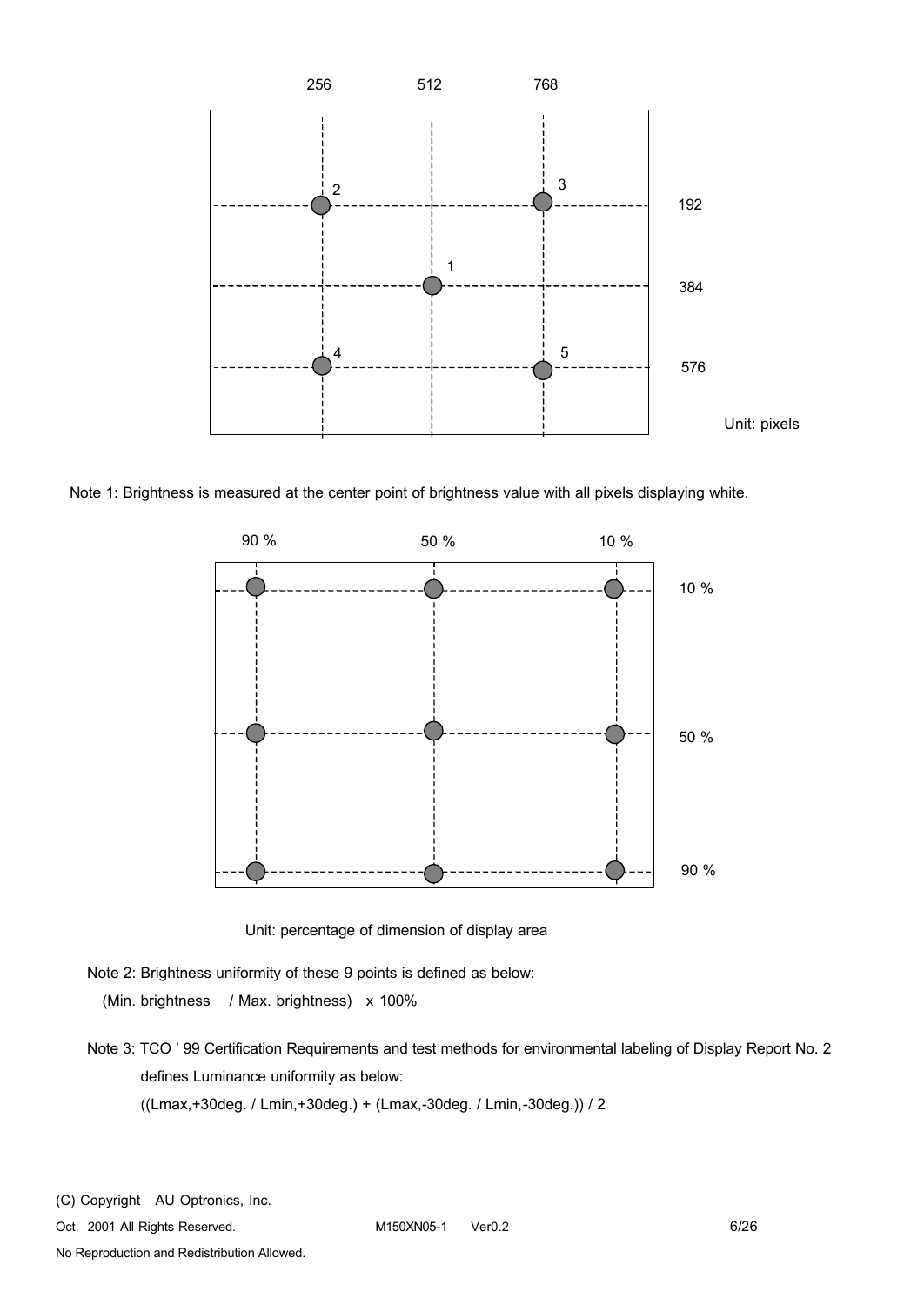#### **TCO 99 certification requirements and test methods**

1) Diagrammatic:



- 2) D is the diagonal of the screen in centimeters. And  $m_d$  is as follow.  $m_d$ (cm)=D×1.5 with a minimum distance:  $m_d$ =50 cm
- 3) The measurement positions shall consist of an active white square of size 4 by 4 cm.
	- 4)Measure L<sub>max+30</sub>° and L<sub>min'+30</sub>° that are given as points L & R. And then rotated to an azimuth angle of –30 degrees and measure L<sub>max</sub>, <sub>-30</sub>° and L<sub>min</sub>, <sub>-30</sub>° again using the same procedure.

5)The variation in luminance ratio is calculated as the ratio:

LR =(( Lmax,+30<sup>∘</sup>/ Lmin,+30<sup>∘</sup>)+(Lmax,-30<sup>∘</sup>/ Lmin,-30<sup>∘</sup>))/2≦**1.7**



Unit: percentage of dimension of display area

I L<sub>A</sub>-L<sub>A'</sub> I / L<sub>A</sub> x 100%= 1.2% max., L<sub>A</sub> and L<sub>B</sub> are brightness at location A and B

l LBI / LB x 100%= 1.2% max., LA' and LB are brightness at location A' and B'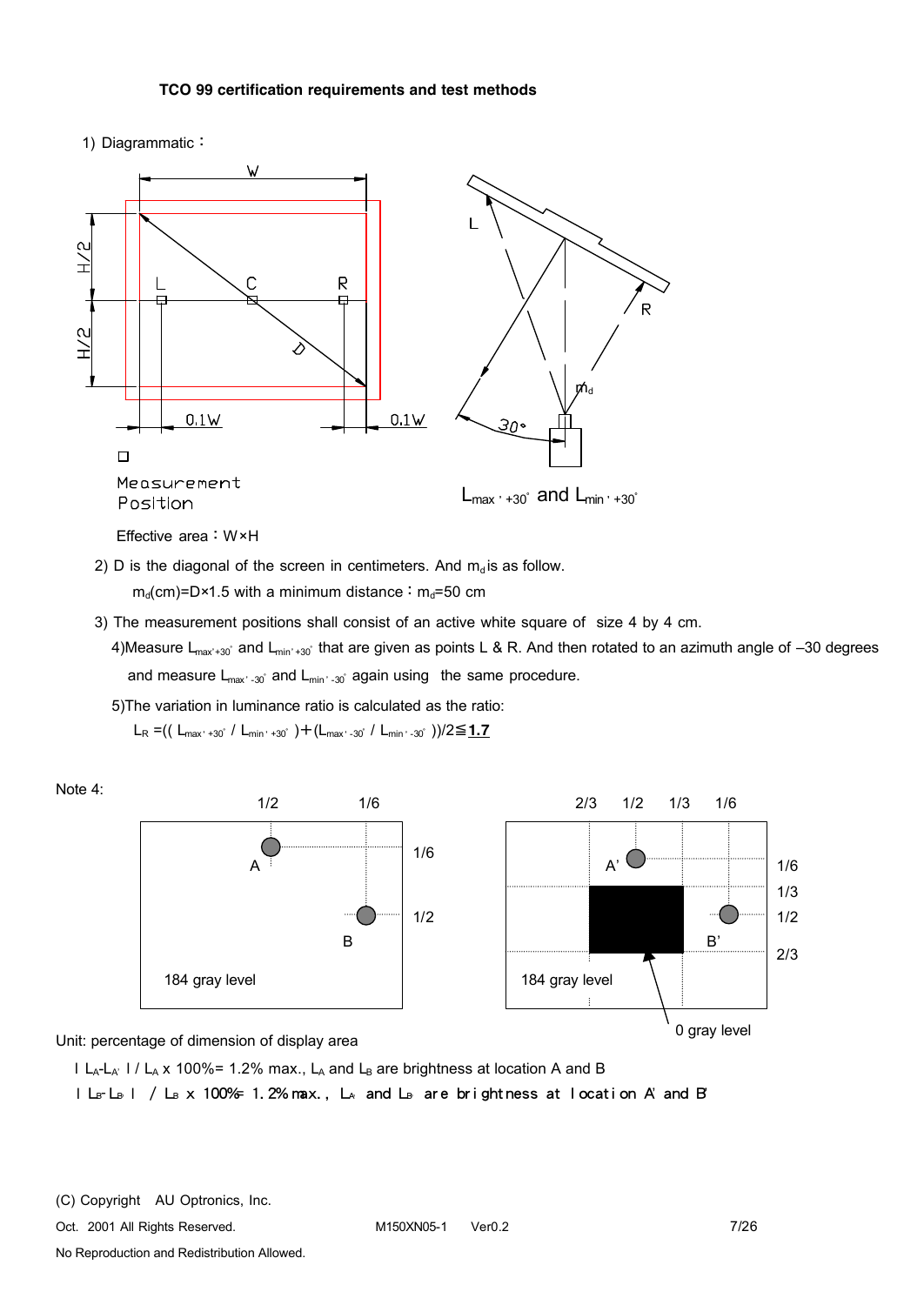### **2.2 Functional Block Diagram**

The following diagram shows the functional block of 15.0 inches Color TFT-LCD Module:

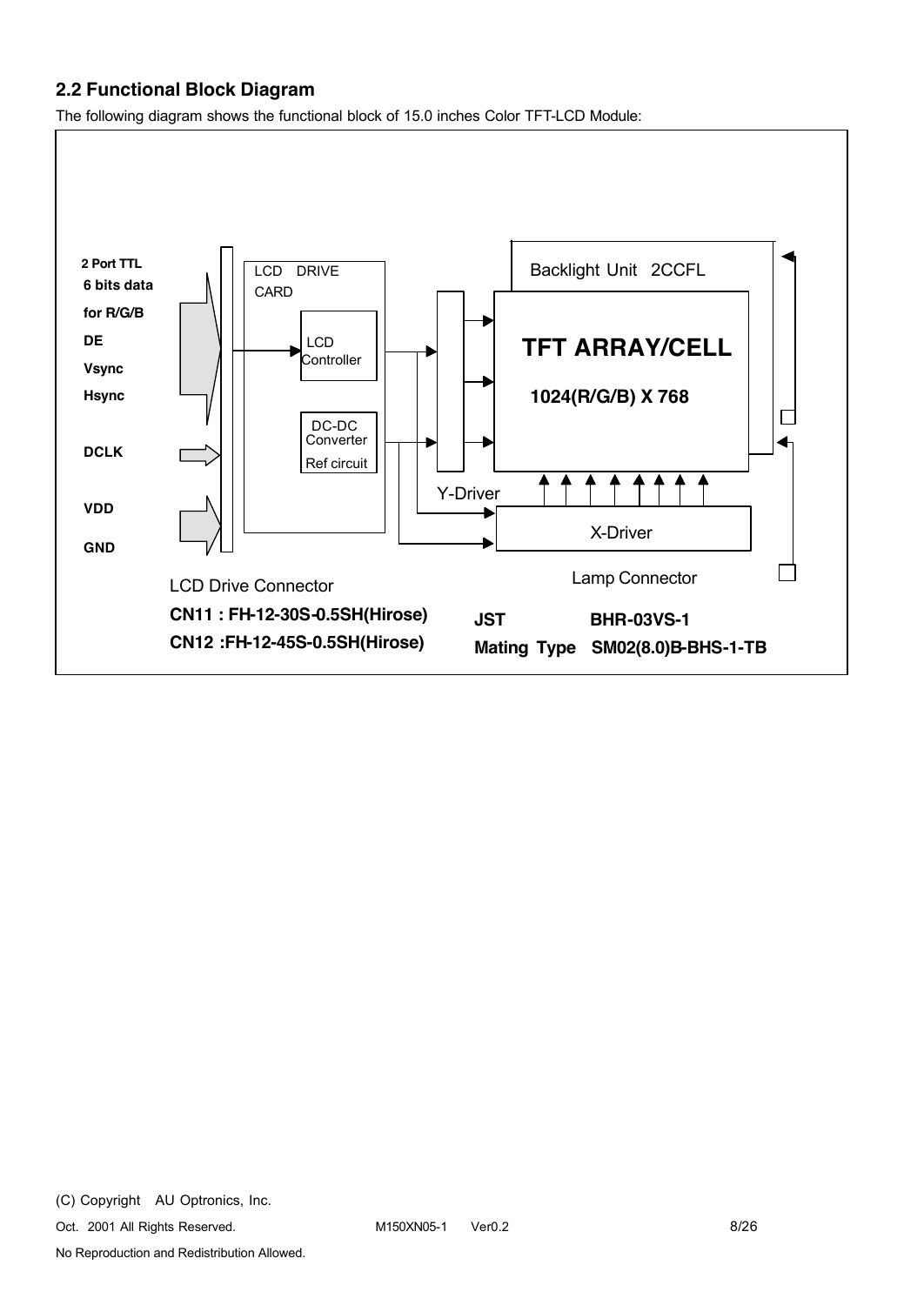# **3.0 Absolute Maximum Ratings**

| <b>Item</b>                         | Symbol      | Min    | <b>Max</b>     | Unit       | <b>Conditions</b> |
|-------------------------------------|-------------|--------|----------------|------------|-------------------|
| Logic/LCD Drive Voltage             | VDD         | $-0.3$ | $+3.6$         | [Volt]     |                   |
| Input Voltage of Signal             | Vin         | $-0.3$ | $VDD+0.3$      | [Volt]     |                   |
| <b>CCFL Current</b>                 | <b>ICFL</b> |        | 9.0            | $[mA]$ rms | Note 1            |
| <b>Operating Temperature</b>        | <b>TOP</b>  | 0      | $+50$          | [°C]       | Note 2            |
| <b>Operating Humidity</b>           | <b>HOP</b>  | 20     | 85             | [%RH]      | Note 2            |
| Storage Temperature                 | <b>TST</b>  | $-20$  | $+60$          | r℃i        | Note 2            |
| <b>Storage Humidity</b>             | <b>HST</b>  | 5      | 95             | [%RH]      | Note 2            |
| <b>Vibration</b>                    |             |        | $1.5/10 - 200$ | [G/HZ]     |                   |
| <b>Shock</b>                        |             |        | 50/20          | [G / ms]   | Half sine wave    |
| <b>Assured Torque at Side Mount</b> |             |        | 2.0            | [kgf.cm]   |                   |
| <b>Re-screw</b>                     |             |        | 3              | [Times]    |                   |

Absolute maximum ratings of the module is as following:

**Note 1:To exceed 8.0mA,life time accelerate drop down and if to exceed 9.0mA has safety problem**

**Note 2 : Maximum Wet-Bulb should be 39**℃ **and No condensation.**

#### **Wet bulb temperature chart**

### **Relative Humidity %**

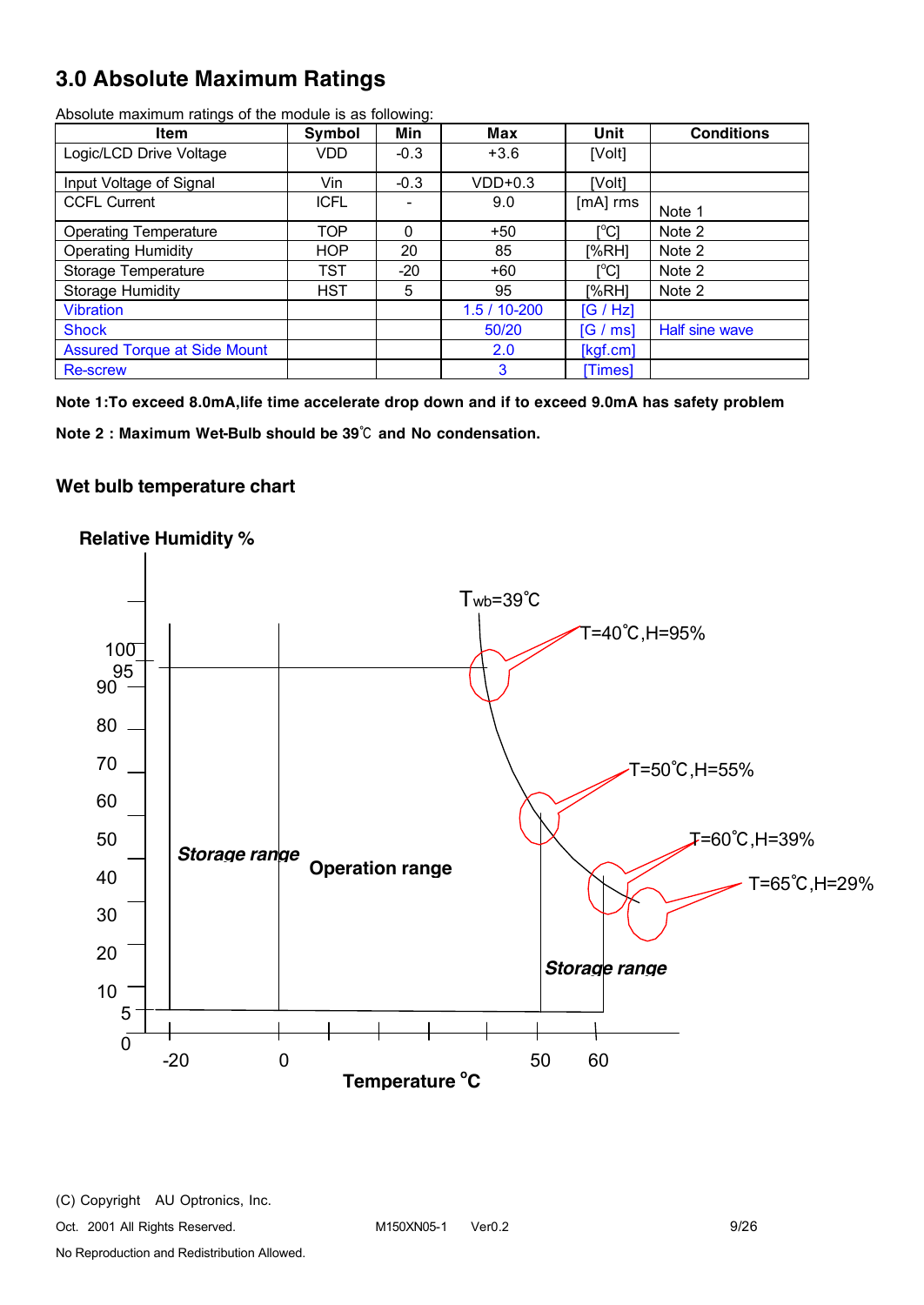## **4.0 Optical Characteristics**

The optical characteristics are measured under stable conditions at 25℃ (Room Temperature):

| <b>Item</b>                   | Unit                 | <b>Conditions</b>                    | Min.                     | Typ.           | Max.  |
|-------------------------------|----------------------|--------------------------------------|--------------------------|----------------|-------|
| <b>Viewing Angle</b>          | [degree]             | Horizontal<br>(Right)                | 50                       | 60             |       |
|                               | [degree]             | $CR = 10$<br>(Left)                  | 50                       | 60             |       |
| <b>CR: Contrast Ratio</b>     | [degree]             | Vertical<br>(Upper)                  | 30                       | 40             |       |
|                               | [degree]             | $CR = 10$<br>(Lower)                 | 50                       | 60             |       |
| Contrast ratio                |                      | <b>Normal Direction</b>              | 300                      | 400            |       |
| Response Time(Note 1)         | [msec]               | Raising Time Ton<br>$(10\% - 90\%)$  |                          | $\overline{4}$ | 6     |
|                               | [msec]               | Falling Time Toff<br>$(90\% - 10\%)$ | $\overline{\phantom{0}}$ | 12             | 17    |
|                               | [msec]               | Raising + Falling                    |                          | 16             | 23    |
| Color / Chromaticity          |                      | Red x                                | 0.587                    | 0.617          | 0.647 |
| Coordinates (CIE)             |                      | Red y                                | 0.317                    | 0.347          | 0.377 |
|                               |                      | Green x                              | 0.260                    | 0.290          | 0.320 |
|                               |                      | Green y                              | 0.563                    | 0.593          | 0.623 |
|                               |                      | Blue x                               | 0.118                    | 0.148          | 0.178 |
|                               |                      | Blue y                               | 0.070                    | 0.100          | 0.130 |
| Color Coordinates (CIE) White |                      | White x                              | 0.283                    | 0.313          | 0.343 |
|                               |                      | White y                              | 0.299                    | 0.329          | 0.359 |
| <b>Brightness Uniformity</b>  | [%]                  |                                      | 75                       | 80             |       |
| White Luminance at CCFL 8.0mA | [cd/m <sup>2</sup> ] |                                      | 200                      | 250            |       |
| White Luminance at CCFL 6.5mA |                      |                                      | 170                      | 200            |       |
| Crosstalk (in 60Hz)           | [%]                  |                                      |                          |                | 1.2   |

Note 1: Definition of Response time:

The output signals of photodetector are measured when the input signals are changed from " Black" to " White" (falling time), and from " White" to " Black" (rising time), respectively. The response time interval between the 10% and 90% of amplitudes. Refer to figure as below.

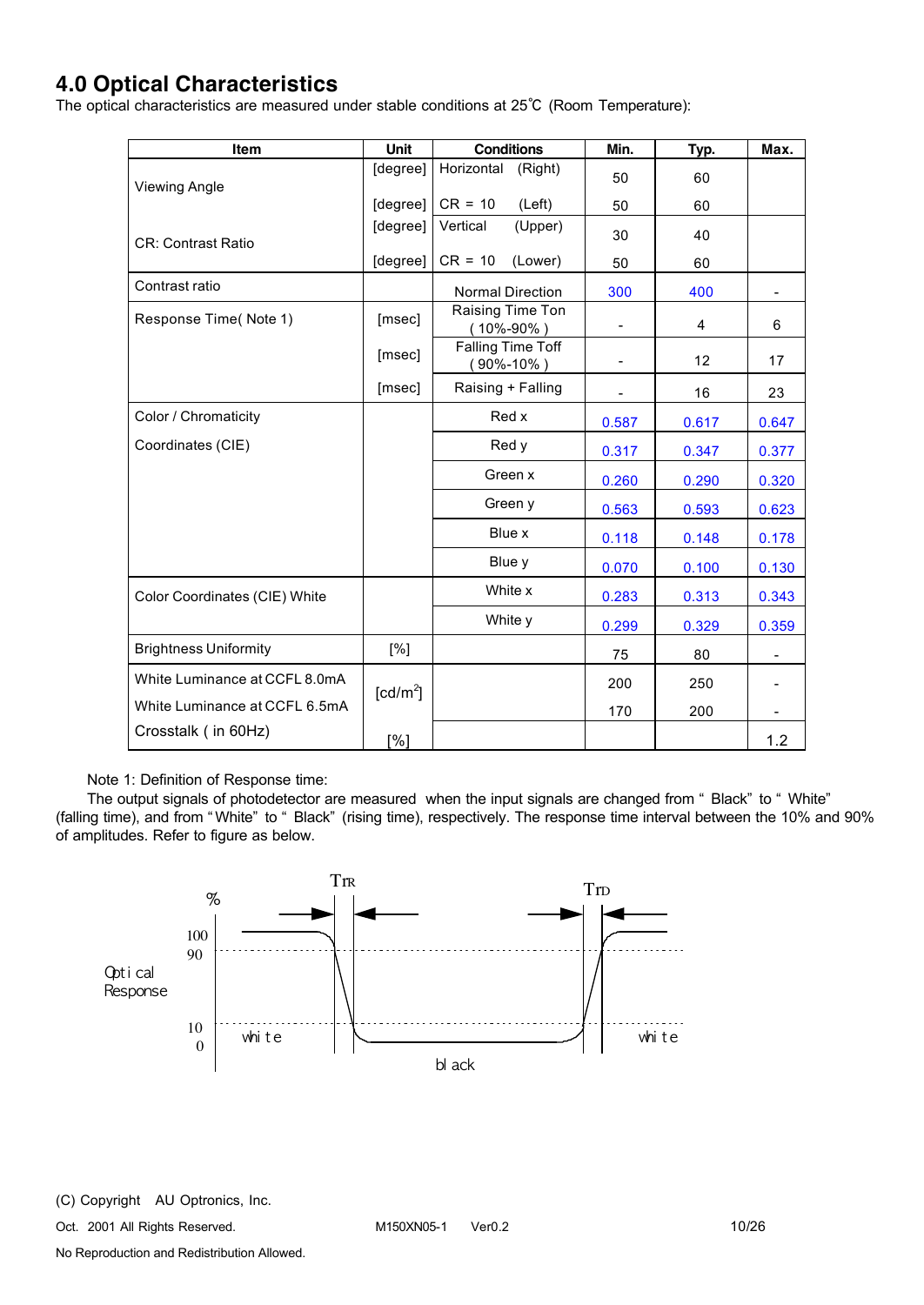# **5.0 Signal Interface**

### **5.1 Module Interface Connectors**

Physical interface is described as for the connector on module.

These connectors are capable of accommodating the following signals and will be following components

| <b>Connector Name</b>     | Interface Connector            |
|---------------------------|--------------------------------|
| <b>Manufacturer</b>       | Hirose or compatible           |
| <b>Type / Part Number</b> | CN11: FH-12-30S-0.5SH (Hirose) |
|                           | CN12: FH-12-45S-0.5SH (Hirose) |

### **5.2 Module Connector Pin Configuration**

| CN11: FH-12-30S-0.5SH (Hirose) |                 | CN12: FH-12-45S-0.5SH (Hirose) |         |                 |                     |
|--------------------------------|-----------------|--------------------------------|---------|-----------------|---------------------|
|                                | Pin No. Symbol  | Description                    | Pin No. | Symbol          | <b>Description</b>  |
| $\vert$ 1                      | <b>GND</b>      | ground                         | 1       | <b>GND</b>      | ground              |
| $\overline{2}$                 | BE <sub>5</sub> | Blue even data(MSB)            | 2       | <b>CLK</b>      | Data clock          |
| 3                              | BE4             | Blue even data                 | 3       | <b>GND</b>      | ground              |
| $\overline{\mathcal{A}}$       | BE <sub>3</sub> | Blue even data                 | 4       | <b>DENA</b>     | Data enable         |
| 5                              | BE <sub>2</sub> | Blue even data                 | 5       | <b>GND</b>      | ground              |
| $6\phantom{.}6$                | <b>GND</b>      | ground                         | 6       | VD              | Vertical<br>sync    |
| $\overline{7}$                 | BE <sub>1</sub> | Blue even data                 | 7       | <b>GND</b>      | ground              |
| $\boldsymbol{8}$               | BE <sub>0</sub> | Blue even data(LSB)            | 8       | HD              | Horizontal sync     |
| $\overline{9}$                 | <b>NC</b>       | Reserve                        | 9       | <b>GND</b>      | ground              |
| 10                             | <b>NC</b>       | Reserve                        | 10      | <b>GND</b>      | ground              |
| 11                             | <b>GND</b>      | ground                         | 11      | <b>GND</b>      | ground              |
| 12                             | GE <sub>5</sub> | Green even data(MSB)           | 12      | BO <sub>5</sub> | Blue odd data(MSB)  |
| 13                             | GE4             | Green even data                | 13      | BO <sub>4</sub> | Blue odd data       |
| 14                             | GE <sub>3</sub> | Green even data                | 14      | BO <sub>3</sub> | Blue odd data       |
| 15                             | GE <sub>2</sub> | Green even data                | 15      | BO <sub>2</sub> | Blue odd data       |
| 16                             | <b>GND</b>      | ground                         | 16      | <b>GND</b>      | ground              |
| 17                             | GE1             | Green even data                | 17      | BO <sub>1</sub> | Blue odd data       |
| 18                             | GE <sub>0</sub> | Green even data(LSB)           | 18      | BO <sub>0</sub> | Blue odd data(LSB)  |
| 19                             | <b>NC</b>       | Reserve                        | 19      | <b>NC</b>       | Reserve             |
| 20                             | <b>NC</b>       | Reserve                        | 20      | <b>NC</b>       | Reserve             |
| 21                             | <b>GND</b>      | ground                         | 21      | <b>GND</b>      | ground              |
| 22                             | RE <sub>5</sub> | Red even data(MSB)             | 22      | BO <sub>5</sub> | Green odd data(MSB) |
| 23                             | RE4             | Red even data                  | 23      | BO <sub>4</sub> | Green odd data      |
| 24                             | RE3             | Red even data                  | 24      | BO <sub>3</sub> | Green odd data      |

(C) Copyright AU Optronics, Inc.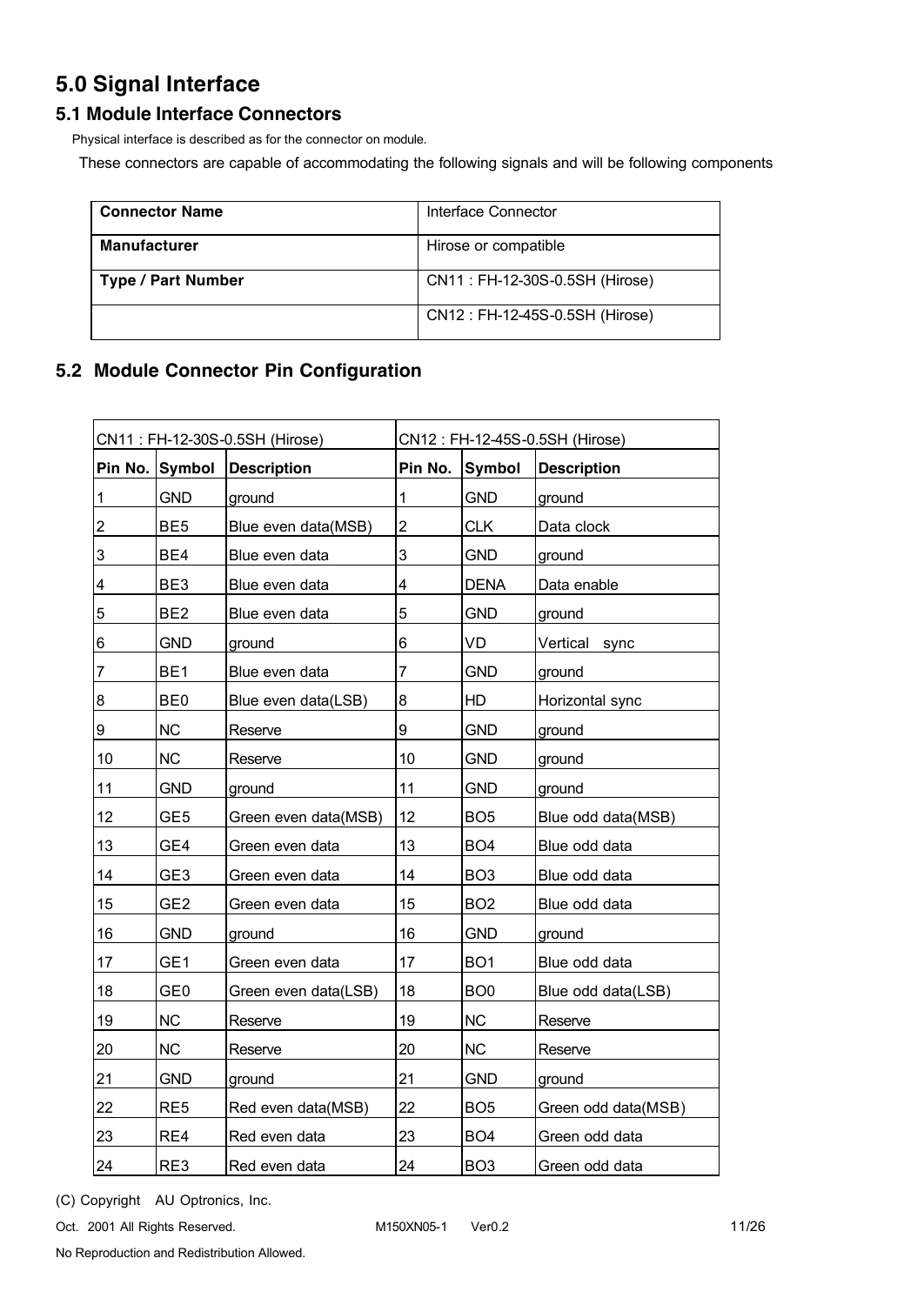| 25 | RE <sub>2</sub> | Red even data      | 25 | BO <sub>2</sub> | Green odd data      |
|----|-----------------|--------------------|----|-----------------|---------------------|
| 26 | <b>GND</b>      | ground             | 26 | <b>GND</b>      | ground              |
| 27 | RE1             | Red even data      | 27 | BO <sub>1</sub> | Green odd data      |
| 28 | RE <sub>0</sub> | Red even data(LSB) | 28 | BO <sub>0</sub> | Green odd data(LSB) |
| 29 | <b>NC</b>       | Reserve            | 29 | <b>NC</b>       | Reserve             |
| 30 | <b>NC</b>       | Reserve            | 30 | <b>NC</b>       | Reserve             |
|    |                 |                    | 31 | <b>GND</b>      | ground              |
|    |                 |                    | 32 | RO <sub>5</sub> | Red odd data(MSB)   |
|    |                 |                    | 33 | RO <sub>4</sub> | Red odd data        |
|    |                 |                    | 34 | RO <sub>3</sub> | Red odd data        |
|    |                 |                    | 35 | RO <sub>2</sub> | Red odd data        |
|    |                 |                    | 36 | GND             | ground              |
|    |                 |                    | 37 | RO <sub>1</sub> | Red odd data        |
|    |                 |                    | 38 | RO <sub>0</sub> | Red odd data(LSB)   |
|    |                 |                    | 39 | <b>NC</b>       | Reserve             |
|    |                 |                    | 40 | <b>NC</b>       | Reserve             |
|    |                 |                    | 41 | VCC             | Power input +3.3V   |
|    |                 |                    | 42 | <b>VCC</b>      | Power input +3.3V   |
|    |                 |                    | 43 | <b>VCC</b>      | Power input +3.3V   |
|    |                 |                    | 44 | <b>NC</b>       | Reserve             |
|    |                 |                    | 45 | <b>NC</b>       | Reserve             |

### **5.3 Backlight Connectors**

| <b>Connector Name / Designation</b> | For Lamp Connector  |
|-------------------------------------|---------------------|
| <b>Manufacturer</b>                 | JST or compatible   |
| <b>Type / Part Number</b>           | <b>BHR-03VS-1</b>   |
| <b>Mating Type / Part Number</b>    | SM02(8.0)B-BHS-1-TB |

### **5.4 Backlight Connector Pin Configuration**

| Pin                      | Symbol    | <b>Description</b> |
|--------------------------|-----------|--------------------|
| $\overline{\phantom{a}}$ | <b>HV</b> | Lamp High Voltage  |
| l2                       | <b>NC</b> | No connection      |
| l3                       | LV        | Ground             |

- $\triangleleft$  Cable length: 150 +- 5 mm
- Connector-output position: right side(front view)
- $\blacklozenge$  Lamp assy design shall be easy for replacement and repair.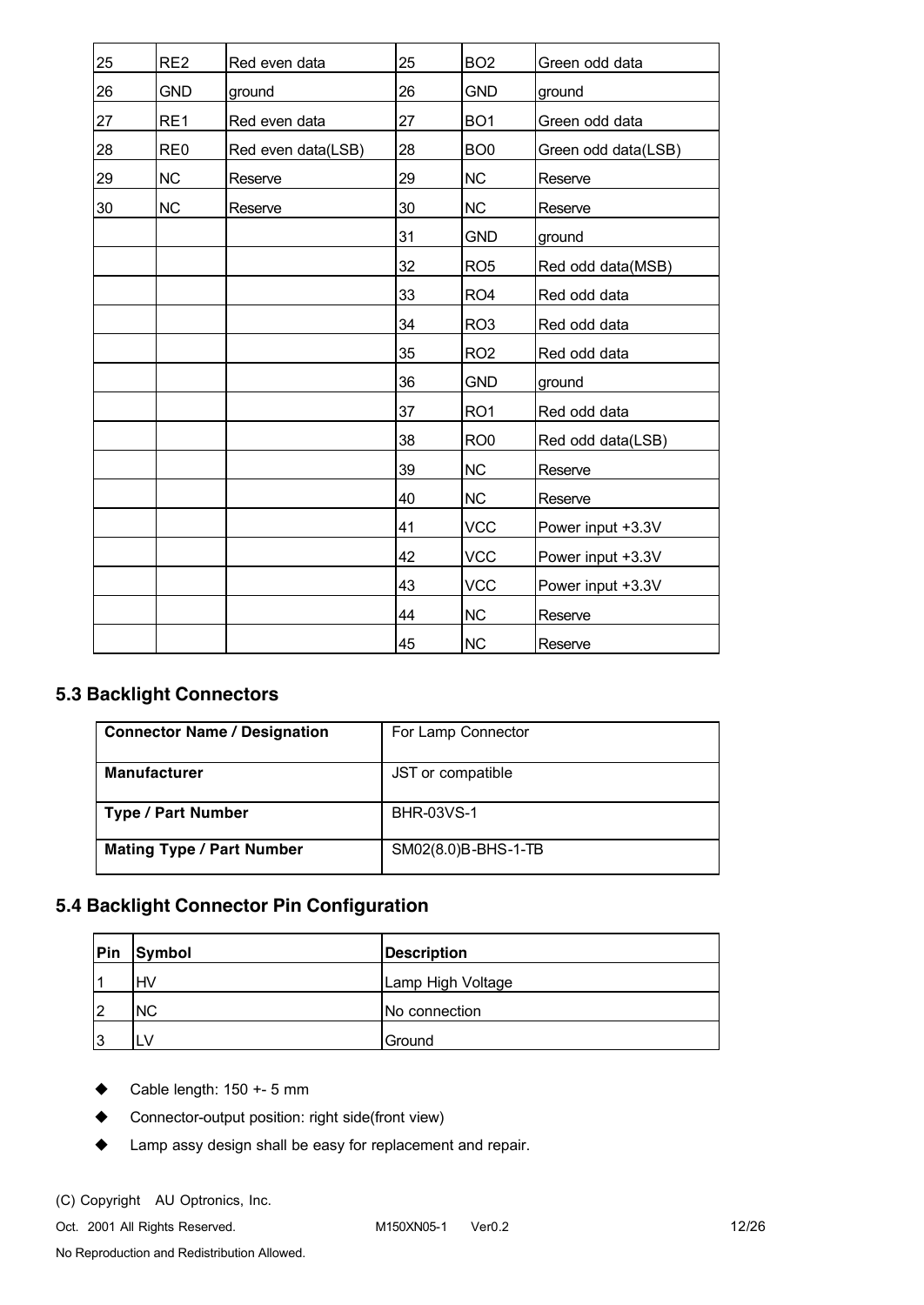### **5.5 Signal Electrical Characteristics**

Each signal characteristics are as follows;

| Item                             | Symbol | Min    | <b>Typ</b>               | Max    | Unit |
|----------------------------------|--------|--------|--------------------------|--------|------|
| <b>LCD Drive</b><br>voltage      | VDD    | $+3.0$ | $+3.3$                   | $+3.6$ | [V]  |
| "High" input signal<br>voltage   | Vih    | 2.0    | $\overline{\phantom{0}}$ |        | [V]  |
| "Low"<br>input signal<br>voltage | Vil    |        |                          | 0.8    | [V]  |

### **5.6 Interface Timings Characteristics**

| Signal          | Item                          | <b>Symbol</b> | <b>MIN</b>               | <b>TYP</b>               | <b>MAX</b>               | Unit         |
|-----------------|-------------------------------|---------------|--------------------------|--------------------------|--------------------------|--------------|
| <b>DCLK</b>     | Frequency                     | 1/TDCLK       |                          | 32.5                     | 40.0                     | <b>MHz</b>   |
|                 | Period                        | <b>TDCLK</b>  | 25                       | 30.8                     |                          | ns           |
|                 | High time                     | <b>TCH</b>    | 0.4                      | 0.5                      | 0.6                      | <b>TDCLK</b> |
|                 | Low time                      | <b>TCL</b>    | 0.4                      | 0.5                      | 0.6                      | <b>TDCLK</b> |
| DATA            | Setup time                    | <b>TDS</b>    | 3                        | $\overline{\phantom{0}}$ |                          | ns           |
|                 | Hold time                     | <b>TDH</b>    |                          | $\overline{\phantom{0}}$ |                          | ns           |
| Data Enable     | Setup time                    | <b>TES</b>    | 3                        | $\overline{\phantom{0}}$ | $\overline{\phantom{a}}$ | ns           |
|                 | Hold time                     | <b>TEH</b>    |                          |                          |                          | ns           |
| Horizontal sync | Frequency                     | 1/TH          | $\overline{\phantom{0}}$ | 48                       | 60                       | <b>KHz</b>   |
|                 | Pulse width                   | THP           | 2                        | 68                       | $\overline{a}$           | <b>TDCLK</b> |
| Horizontal      | Back-porch                    | <b>THB</b>    |                          | 80                       |                          | <b>TDCLK</b> |
| Signal          | Display period                | <b>THD</b>    | 512                      | 512                      | 512                      | <b>TDCLK</b> |
|                 | Front-porch                   | THF           | $\Omega$                 | 12                       |                          | <b>TDCLK</b> |
|                 | H total                       | TH            | 600                      | 672                      |                          |              |
| Vertical sync   | Frequency                     | 1/TV          |                          | 60                       | 75                       | Hz           |
|                 | Pulse width                   | <b>TVP</b>    | 1                        | 6                        |                          | TH           |
| Vertical        | Back-porch                    | <b>TVB</b>    | $\overline{7}$           | 29                       | 64                       | TH           |
| Signal          | Display period                | <b>TVD</b>    | 768                      | 768                      | 768                      | <b>TH</b>    |
|                 | Front-porch                   | <b>TVF</b>    | 1                        | 3                        |                          | <b>TH</b>    |
|                 | Vsync period +<br>Vback-porch | TVP+TVB       | 8                        |                          | 64                       |              |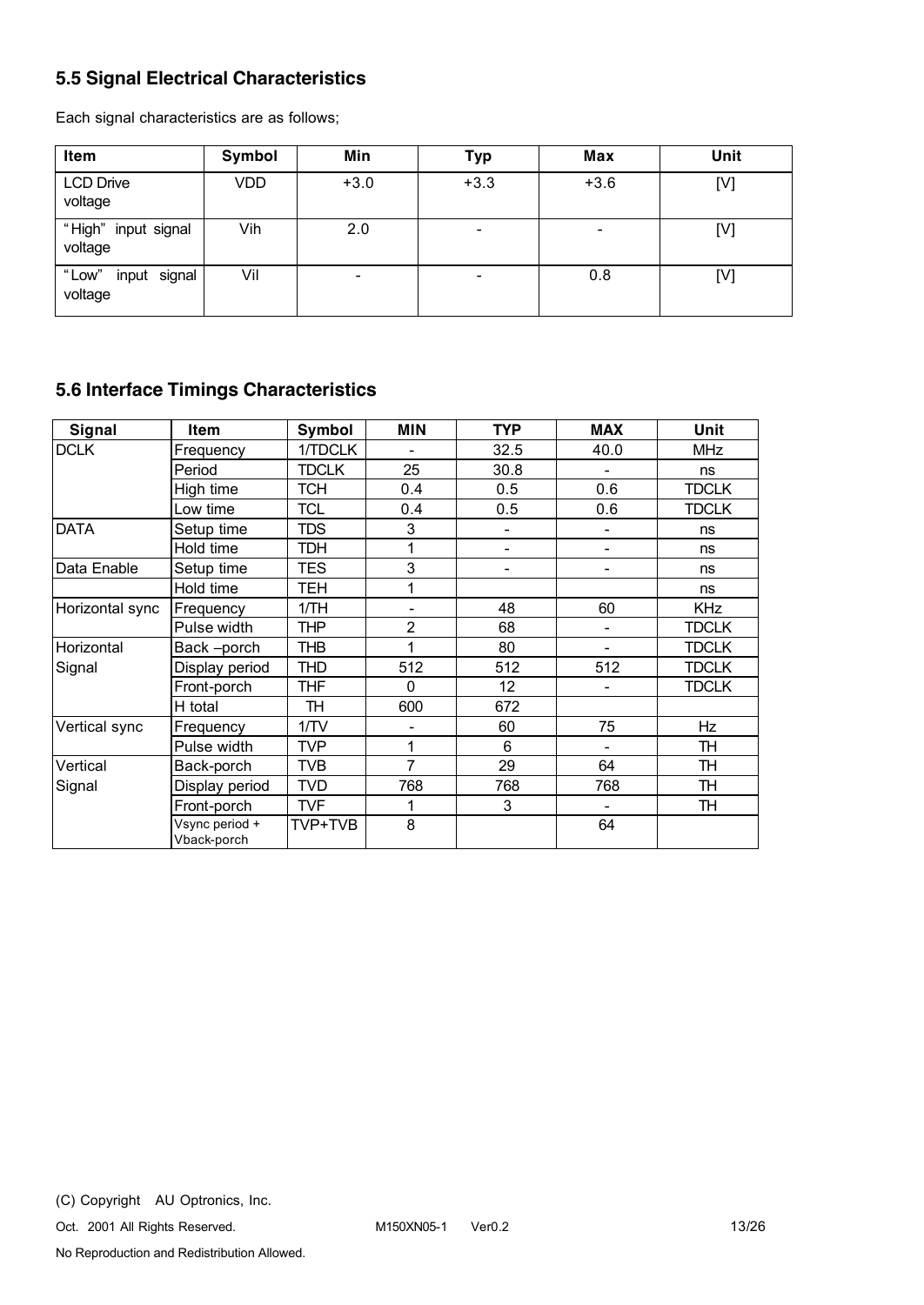### **5.7 Interface Timing Definition**



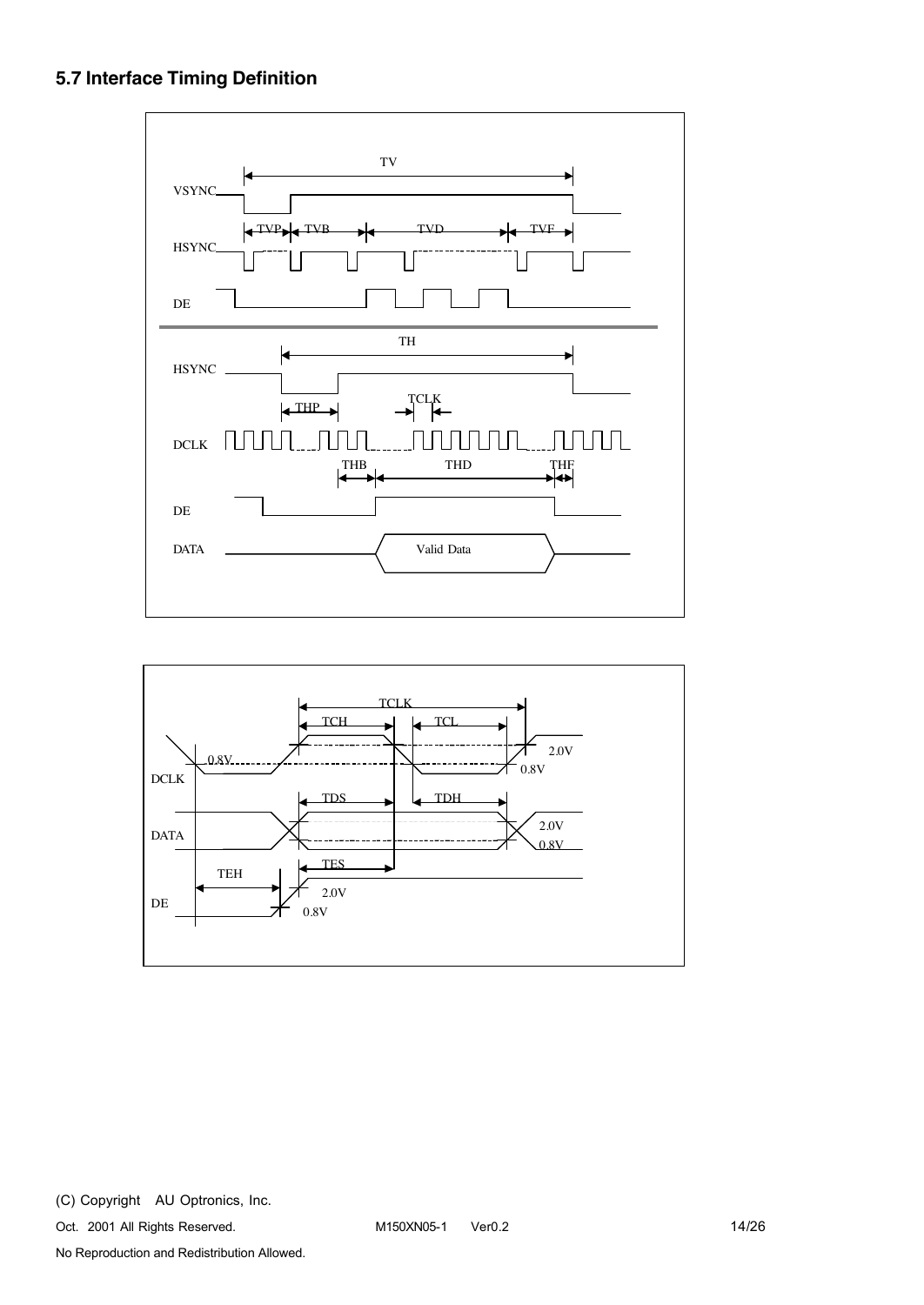## **6.0 Pixel format image**

Following figure shows the relationship of the input signals and LCD pixel format.

#### Odd : RO0~RO5,GO0~GO5,BO0~BO5

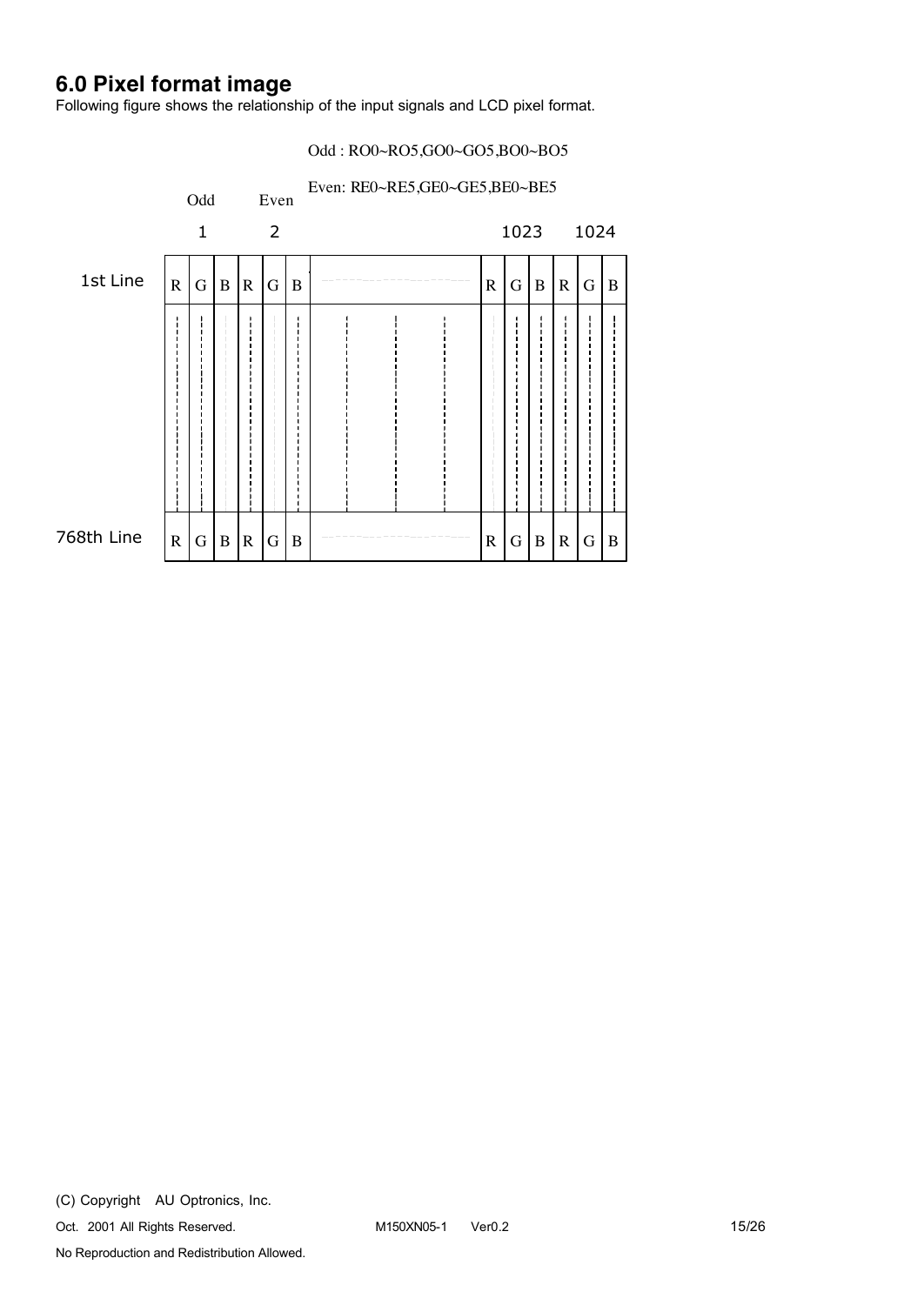## **7.0 Power Consumption**

Input power specifications are as follows;

| Symbol       | <b>Parameter</b>                              | Min | <b>Typ</b> | Max | <b>Units</b> | <b>Condition</b>            |
|--------------|-----------------------------------------------|-----|------------|-----|--------------|-----------------------------|
| <b>VDD</b>   | <b>LCD Drive Voltage</b>                      | 3.0 | 3.3        | 3.6 | [V]          |                             |
| IDD          | <b>LCD Drive Current</b>                      |     | 600        | 700 | [mA]         | VDD=3.3v, All Black Pattern |
| <b>PDD</b>   | LCD Drive power<br>consumption                |     | 2.0        | 2.4 | [Watt]       | VDD=3.3v, All Black Pattern |
| <b>VDDns</b> | Allowable<br><b>LCD Drive Ripple</b><br>Noise |     |            | 100 | [mV]<br>p-p  |                             |

### **8.0 Power ON/OFF Sequence**

VDD power and lamp on/off sequence is as follows. Interface signals are also shown in the chart.

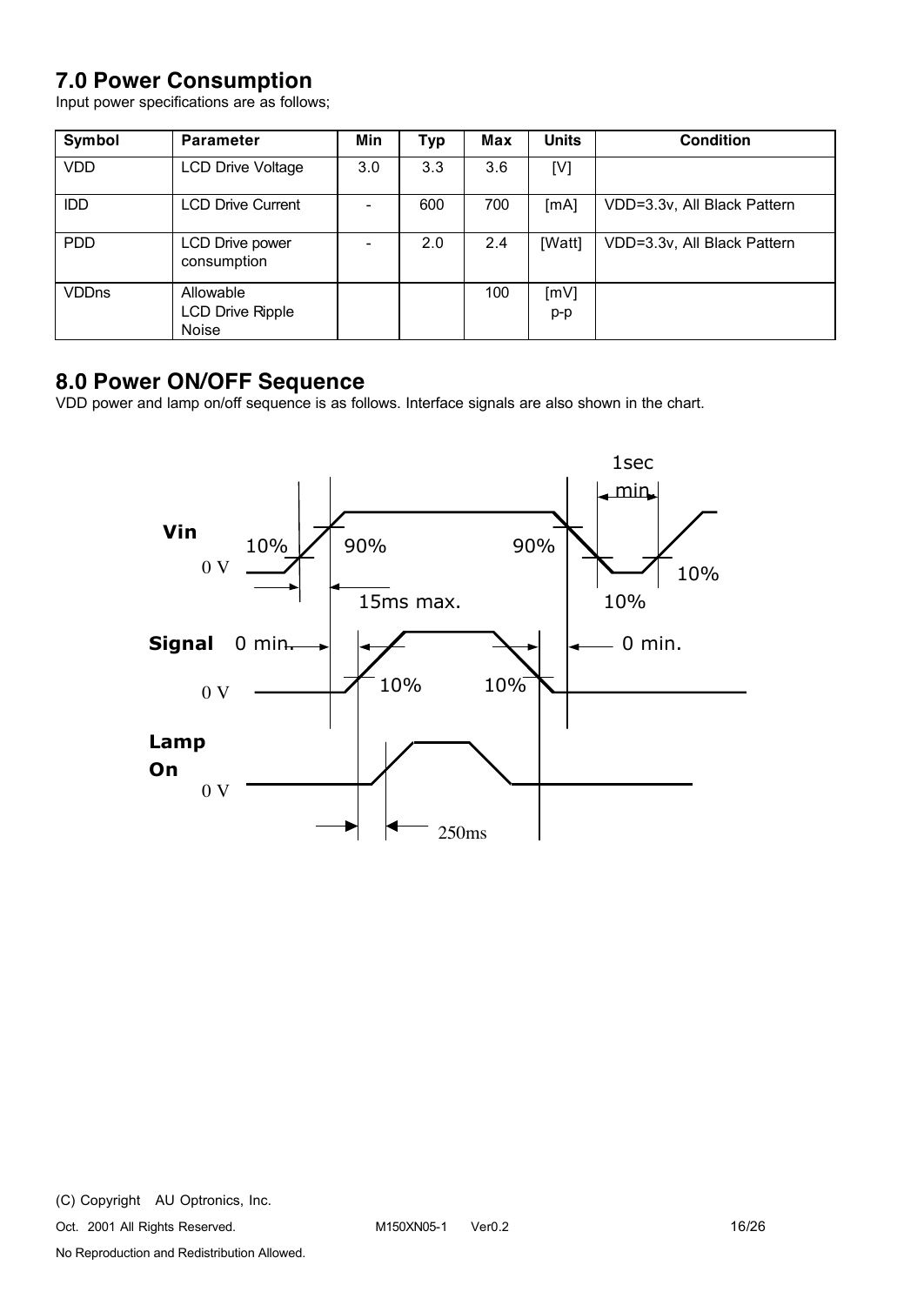## **9.0 Backlight Characteristics**

### **9.1 Signal for Lamp connector**

| Pin # | signal Name       |
|-------|-------------------|
|       | Lamp High Voltage |
|       | No connection     |
|       | Ground            |

### **9.2 Parameter guide line for CCFL Inverter**

| Symble                                                | <b>Parameter</b>                                     | Min  | <b>Typ</b> | Max  | <b>Units</b>  | <b>Condition</b>               |
|-------------------------------------------------------|------------------------------------------------------|------|------------|------|---------------|--------------------------------|
| <b>IRCFL</b>                                          | CCFL operation range                                 | 3.0  | 8.0        | 8.5  | [mA]<br>rms   | $(Ta=25^{\circ}C)$<br>Note 4   |
| <b>ICFL</b>                                           | <b>CCFL Inrush current</b>                           |      |            | 20   | [mA]          |                                |
| fCFL                                                  | <b>CCFL Frequency</b>                                | 40   | 55         | 60   | [KHz]         | $(Ta=25^{\circ}C)$<br>Note 1   |
| <b>ViCFL</b><br>$(25^{\circ}\text{C})$<br>(reference) | <b>CCFL Ignition Voltage</b>                         | 1000 |            |      | [Volt]<br>rms | $(Ta = 25^{\circ}C)$<br>Note 3 |
| <b>VICFL</b><br>$(0^{\circ}C)$<br>(reference)         | <b>CCFL Ignition Voltage</b>                         | 1300 |            |      | [Volt]<br>rms | $(Ta = 0^{\circ}C)$<br>Note 3  |
| <b>VCFL</b>                                           | <b>CCFL Discharge Voltage</b><br>(Reference)         |      | 590        | 650  | [Volt]<br>rms | $(Ta=25^{\circ}C)$<br>Note 2   |
| <b>PCFL</b>                                           | CCFL Power consumption<br>@ 8mA (excluding inverter) |      | 9.4        | 10.4 | [Watt]        | $(Ta=25^{\circ}C)$<br>Note 2   |

Note 1: CCFL Frequency should be carefully determined to avoid interference between inverter and TFT LCD Note 2: Calculator value for reference (IRCFL×VCFLx2=PCFL)

Note 3: CCFL inverter should be able to give out a power that has a generating capacity of over 1300 voltage. Lamp units need 1300 voltage minimum for ignition

Note 4: CCFL life time 30,000hr under 8mA,it' s defined as when the brightness is reduced by half. To exceed 8.0mA,life time accelerate drop down.

Oct. 2001 All Rights Reserved. M150XN05-1 Ver0.2 17/26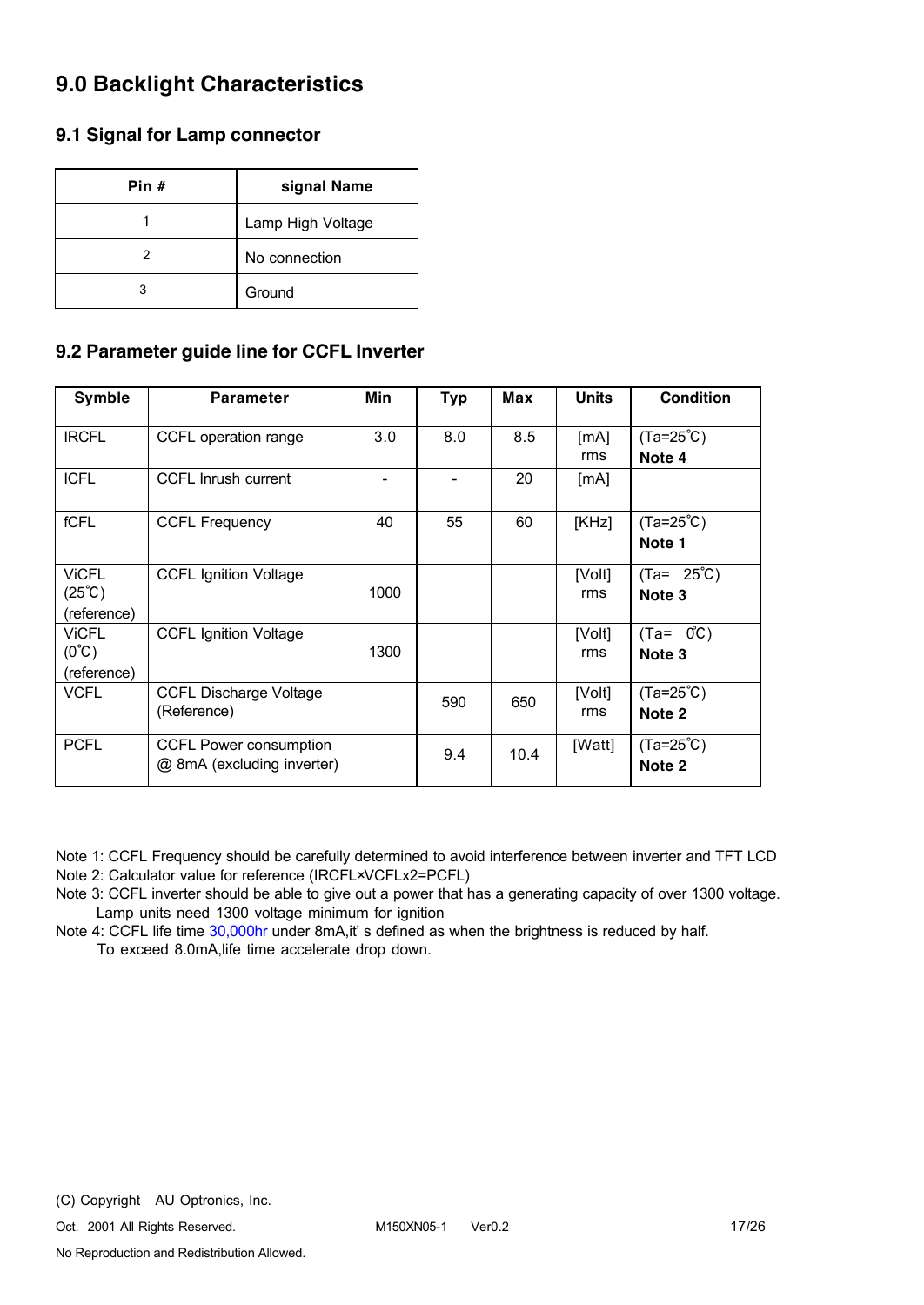## **10.0 Vibration,Shock,and Drop**

### **10.1 Vibration & Shock**

The module shall work error free after following vibration and shock condition. Likewise the module shall not sustain any damage after vibration and shock test.

### **10.1.1 Vibration Test Spec:**

- Frequency: 10 200Hz
- Sweep: 30 Minutes each Axis (X, Y, Z)
- l Acceleration: 1.5G(10~200Hz P- P)
- Test method:

| <b>Acceleration (G)</b> | 1.5             |
|-------------------------|-----------------|
| Frequency (Hz)          | $10 - 200 - 10$ |
| Active time(min)        |                 |

#### **10.1.2 Shock Test Spec:**

| <b>Acceleration (G)</b> | 50       |
|-------------------------|----------|
| <b>Active time(ms)</b>  | 20       |
| <b>Wave form</b>        | half-sin |
| <b>Times</b>            |          |

#### Direction:  $\pm X$ ,  $\pm Y$ ,  $\pm Z$

### **10.2 Drop**

Package test: The drop height is defined as 60 cm.

(1 corner,3 edges,6 flat faces)

-- No damage and defect found for panel.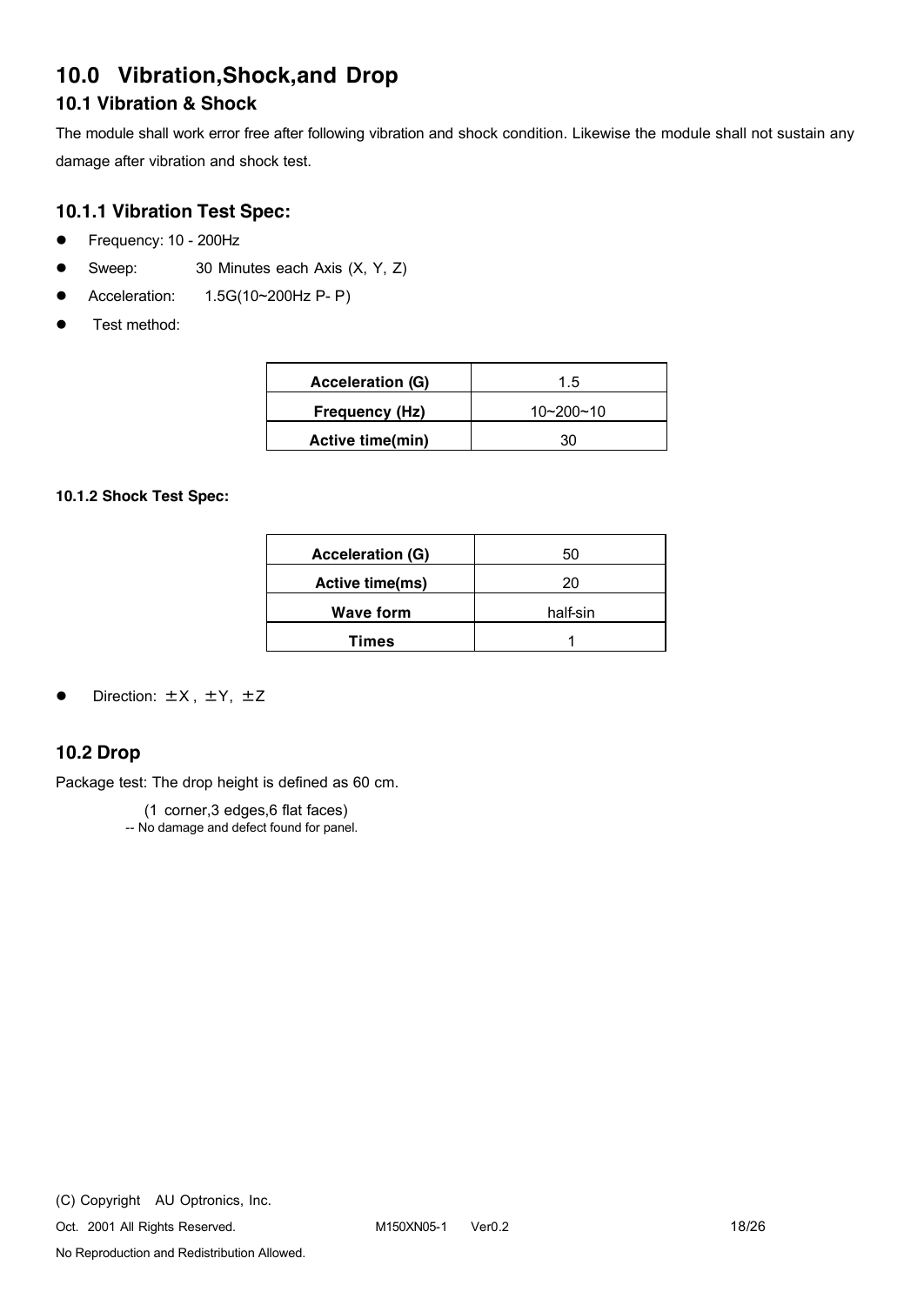### **11.0 Environment**

The display module will meet the provision of this specification during operating condition or after storage or shipment condition specified below. Operation at 10% beyond the specified range will not cause physical damage to the unit.

#### **11.1 Temperature and Humidity 11.1.1 Operating Conditions**

The display module operates error free, when operated under the following conditions;

Temperature C to 50  $^{\circ}$ C Relative Humidity 20% to 85% Wet Bulb Temperature 39.0  $^{\circ}$ C

### **11.1.2 Shipping Conditions**

The display module operates error free, after the following conditions; Temperature C to 60 $\degree$ C Relative Humidity 5% to 95% Wet Bulb Temperature 39.0  $^0$ C

### **11.2 Atmospheric Pressure**

The display assembly is capable of being operated without affecting its operations over the pressure range as following specified:

|                  | <b>Pressure</b> | <b>Altitude</b>                        |
|------------------|-----------------|----------------------------------------|
| Maximum Pressure | 1040 hPa        | $0 m$ = sea level                      |
| Minimum Pressure | 601 hPa         | $3658 \text{ m} = 12,000 \text{ feet}$ |

Note: Non-operation altitude limit of this display module = 40,000 feet. = 12193 m.

### **11.3 Thermal Shock**

The display module will not sustain damage after being subjected to 100 cycles of rapid temperature change. A cycle of rapid temperature change consists of varying the temperature from -20 $^{\circ}$ C to 60 $^{\circ}$ C, and back again.

| Thermal shock cycle | -20 $\mathrm{^0C}$ for 30min |
|---------------------|------------------------------|
|                     | 60 °C for 30min              |

Power is not applied during the test. After temperature cycling, the unit is placed in normal room ambient for at least 4 hours before powering on.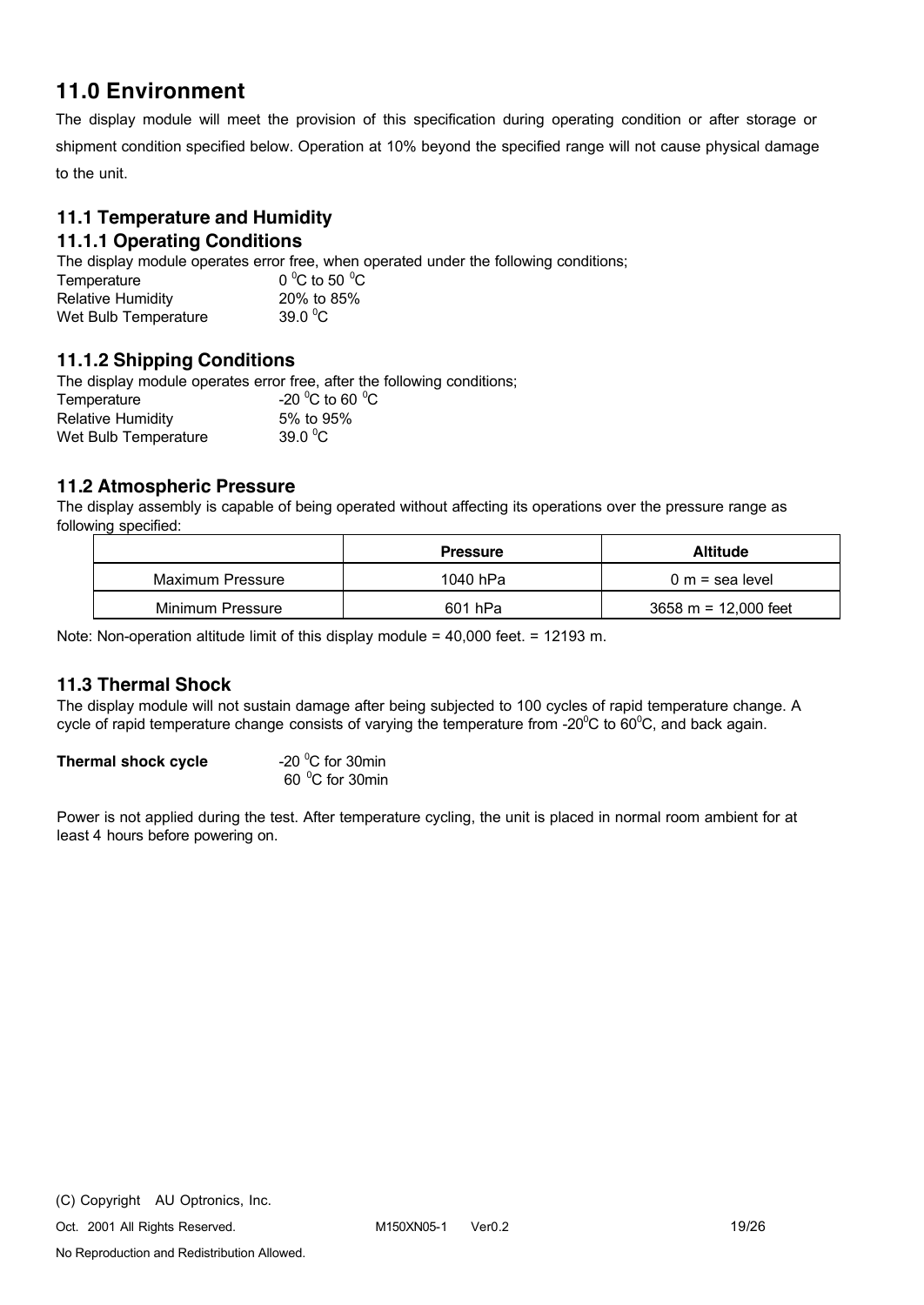## **12.0 Reliability**

This display module and the packaging of that will comply following standards.

### **12.1 Failure Criteria**

The display assembly will be considered as failing unit when it no longer meets any of the requirements stated in this specification. Only as for maximum white luminance, following criteria is applicable.

l **Maximum white Luminance shall be 75 cd/m2 or more.**

### **12.2 Failure Rate**

The average failure rate of the display module (from first power-on cycle till 1,000 hours later) will not exceed1.0%. The average failure rate of the display module from 1,000 hours until 10,000 hours will not exceed 0.70% per 1000 hours.

#### **12.2.1 Usage**

The assumed usage for the above criteria is:

- 220 power-on hours per month
- 500 power on/off cycles per month
- Maximum brightness setting
- Operation to be within office environment ( $25^{\circ}$ C typical)

#### **12.2.2 Component De-rating**

All the components used in this device will be checked the load condition to meet the failure rate criteria.

#### **12.3 CCFL Life**

The assumed CCFL Life will be longer than 30,000 hours under stable condition at 25 $\pm$ 5 °C; Standard current at 8.0 ±0.5 mA

Definition of life: brightness becomes 50% or less than the minimum luminance value of CCFL.

#### **12.4 ON/OFF Cycle**

The display module will be capable of being operated over the following ON/OFF Cycles.

| <b>ON/OFF</b>       | Value  | Cvcle                          |
|---------------------|--------|--------------------------------|
| +VDD and CCFL power | 36,000 | 10 seconds on / 10 seconds off |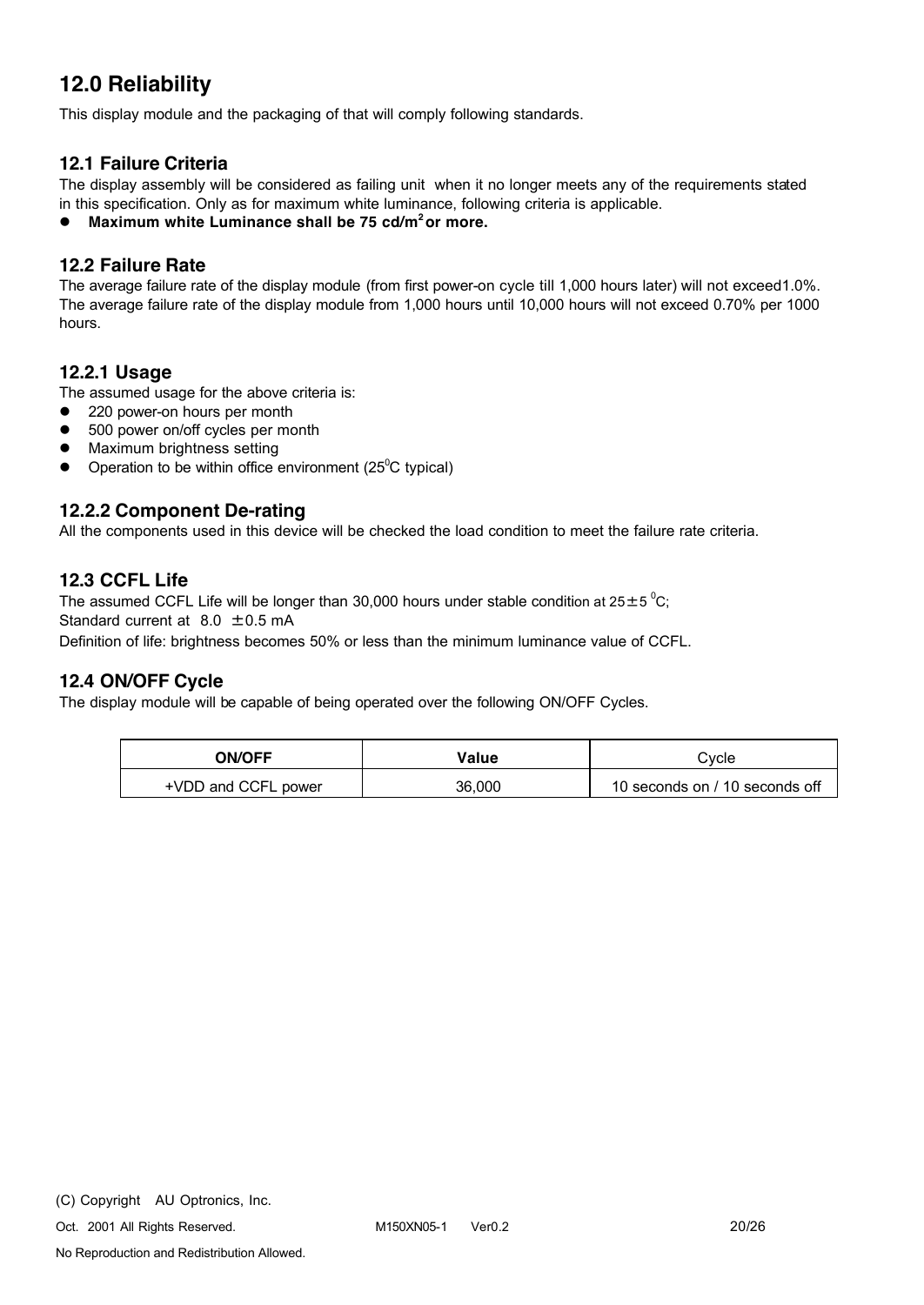### **13.0 Safety 13.1 Sharp Edge Requirements**

There will be no sharp edges or corners on the display assembly that could cause injury.

### **13.2 Materials**

### **13.2.1 Toxicity**

There will be no carcinogenic materials used anywhere in the display module. If toxic materials are used, they will be reviewed and approved by the responsible AUO Toxicologist.

### **13.2.2 Flammability**

All components including electrical components that do not meet the flammability grade UL94-V1 in the module will complete the flammability rating exception approval process. The printed circuit board will be made from material rated 94-V1 or better. The actual UL flammability rating will be printed on the printed circuit board.

### **14.0 Other requirements**

### **14.1 Smoke Free Design**

By any single failure, any smoke nor strange smell shall not be observed by the operator.

### **14.2 National Test Lab Requirement**

The display module will satisfy all requirements for compliance to the following requirement:

| UL 1950, First Edition      | U.S.A. Information Technology Equipment         |
|-----------------------------|-------------------------------------------------|
| <b>CSA C22.2 No.950-M89</b> | Canada, Information Technology Equipment        |
| <b>IEC 950</b>              | International, Information Technology Equipment |
| <b>EN 60 950</b>            | International, Information Processing Equipment |
|                             | (European Norm for IEC950)                      |

The construction of the display module is designed to suppress EMI. When mounted into a specified host system, the system will meet the following EMI requirement:

**FCC Part 15 Class B VCCI Class 2 CISPR 22, class B Taiwan CNS standard China CCIB standard**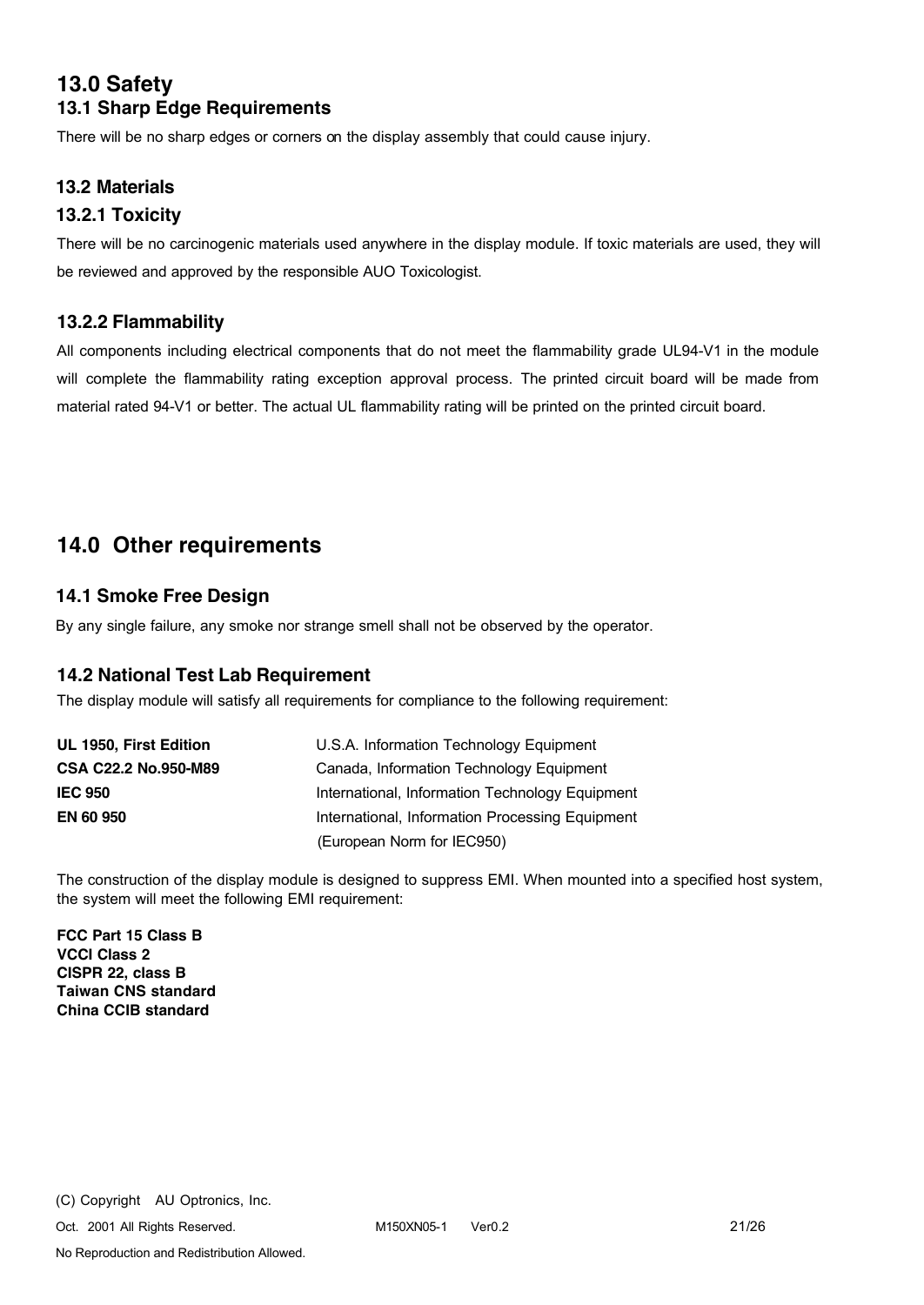## **15.0 Label**

### **15.1 Label**

Unit mark is printed on a label. The label is shown as below:

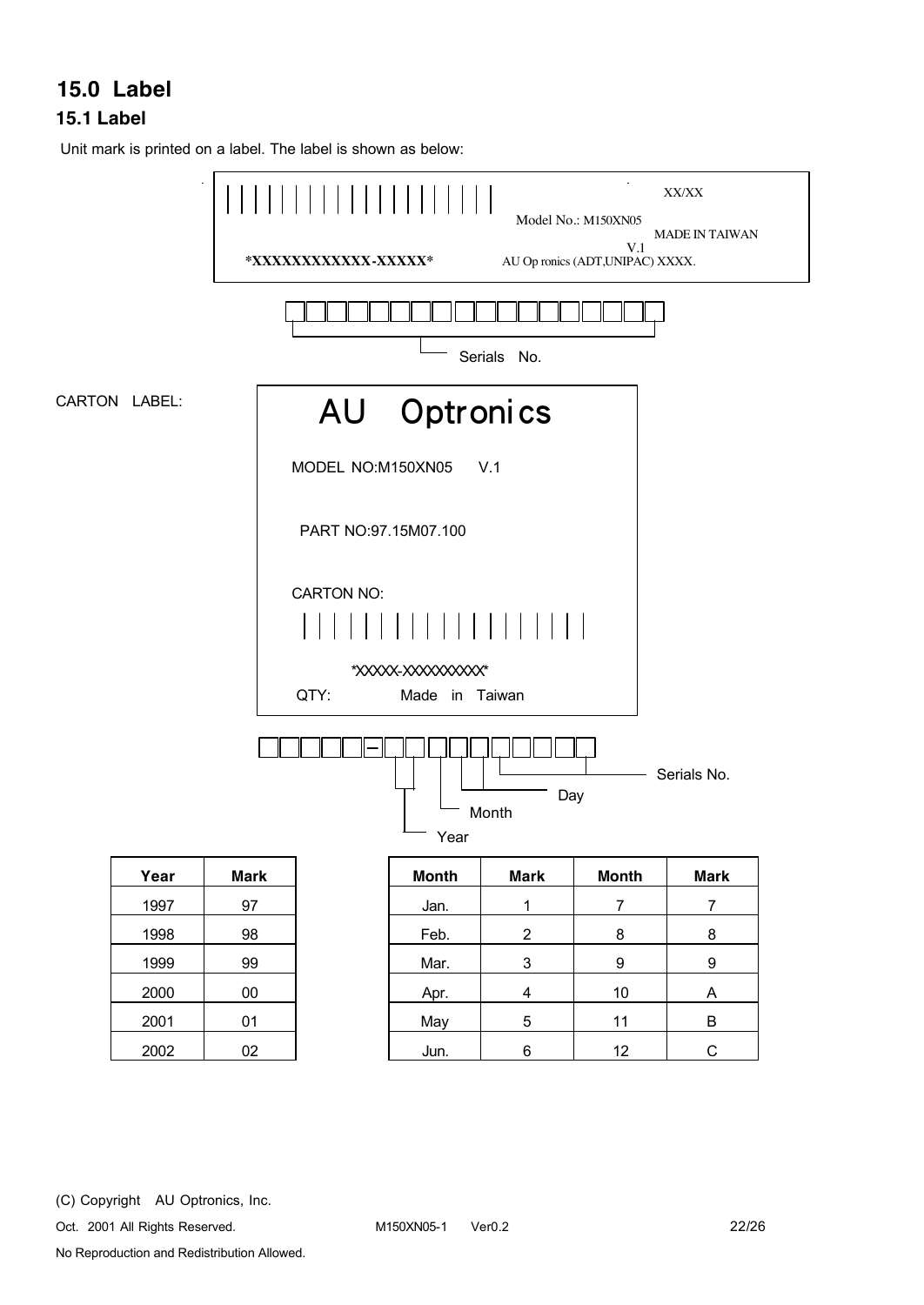# **16.Packing**

pack form



10 LCD Modules/Carton box

(C) Copyright AU Optronics, Inc.

Oct. 2001 All Rights Reserved. M150XN05-1 Ver0.2 23/26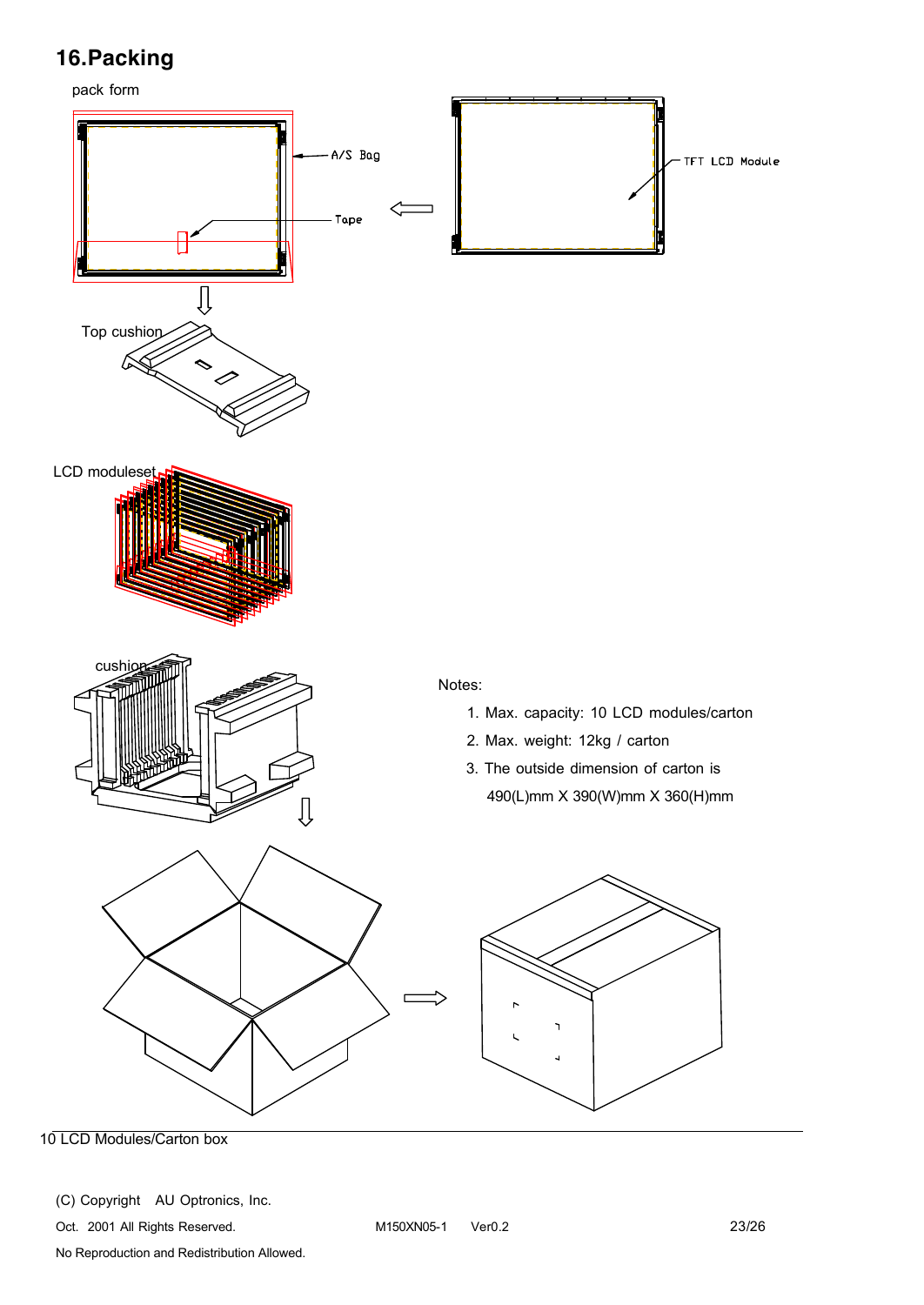

ndte:<br>1.The Dimension Excludes Deformation<br>2.Tolerence: Connector to be. LST BHR-03YS-1<br>3.LAMP CABLE CONNECTOR TO BE. LST BHR-03YS-1<br>4.TVD J/F CONNECTOR TO BE. FH-12-45S-05SH %1. AND FH-12-30S-0.5SH%1<br>5.CAP BETVEEN BEZEL F

C) Copyright AU Optronics, Inc.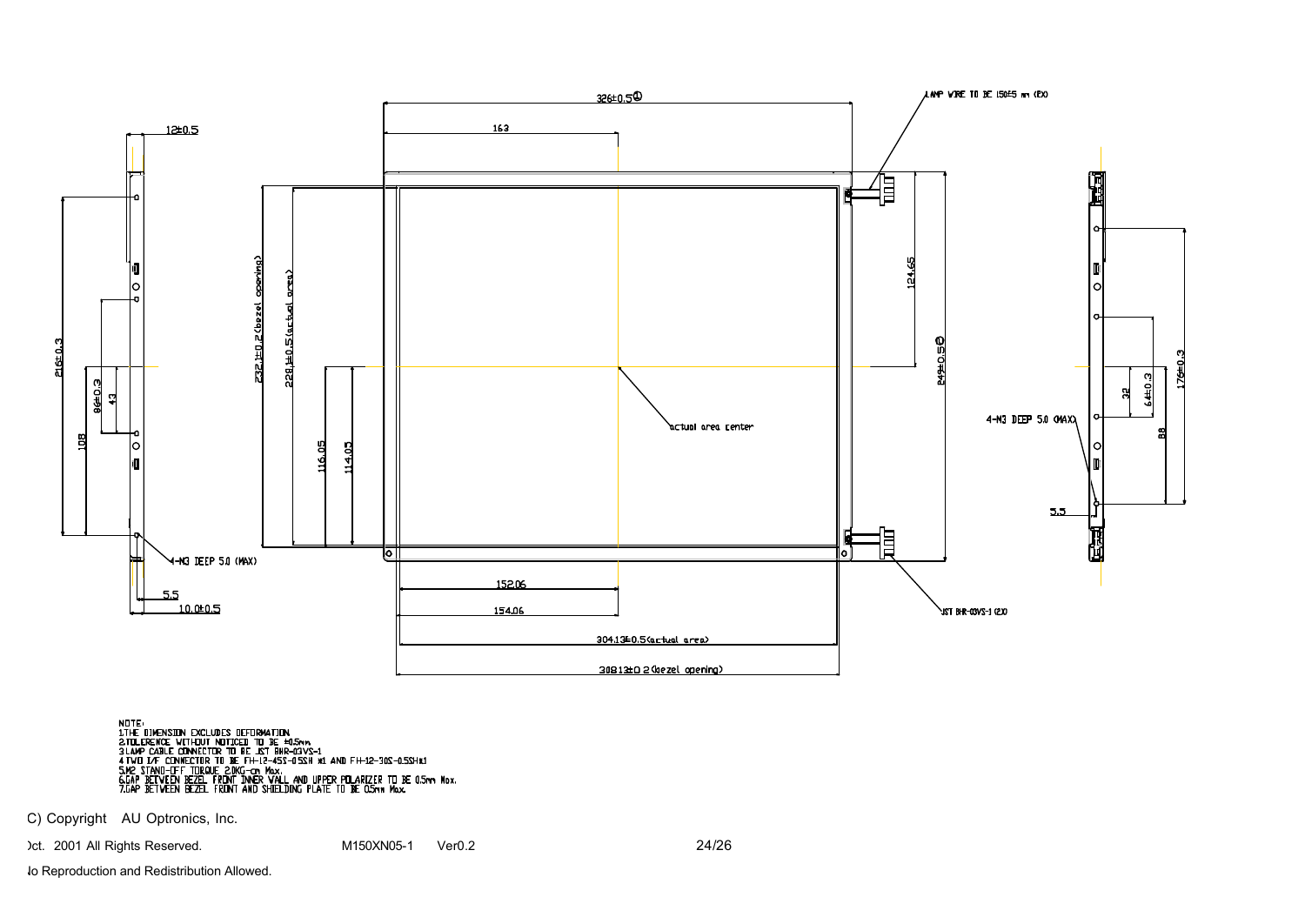

C) Copyright AU Optronics, Inc.

Oct. 2001 All Rights Reserved. The M150XN05-1 Ver0.2 C5/26